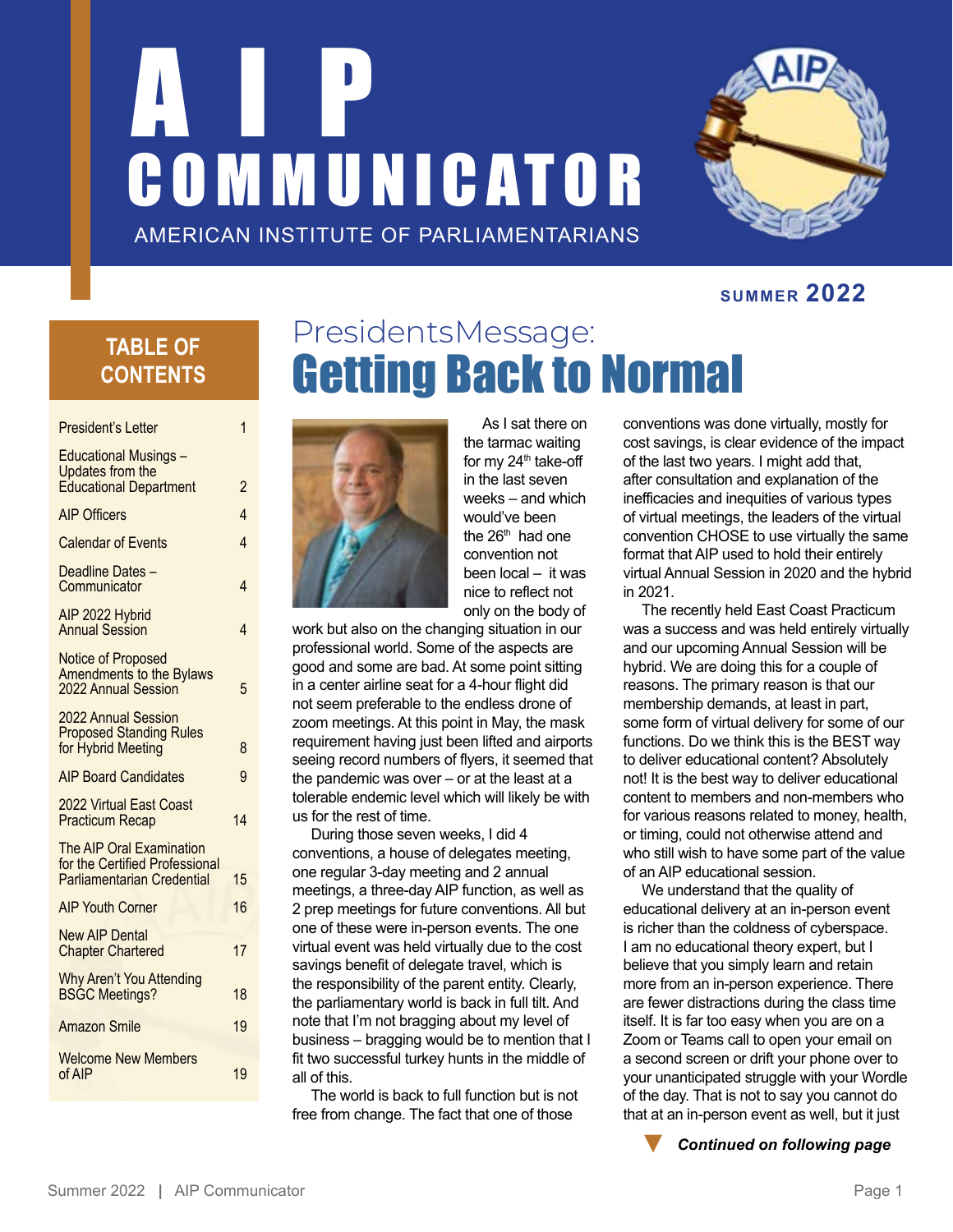

*President's Message Continued*

seems less tempting. The main reason to have an in-person event versus a virtual event appears to be the social and offline conversations that happen with instructors and classmates at dinner, after or between events, or even in the halls and outside of the hotel.

Prior to the pandemic, I thought I was fairly cutting edge because we used Uber-Conference for Conference Calls, Doodle to schedule meetings and What's App for broadcast text applications. Now, sharing a screen on Zoom to perform hot edits for the bylaws committee which is meeting entirely virtually seems routine. What I want you to appreciate, is how foreign that would have been in 2019.

Another important development has been the development of parliamentary procedure for such virtual meetings. Admittedly, it is not set in stone or published anywhere, yet, but some solid progress and consensus has been made among most of the professionals that work in this industry. If you want a one act play, have your meeting in webinar format. If you want a deliberative assembly, then you better do it in meeting format. Of course, there are exceptions and limitations to every rule. The platforms become more expensive and complicated when you go over 1000 voting members.

Please don't misread what I am trying to say. The pandemic was horrible for businesses, individuals, and many organizations. Many people, unfortunately, lost their lives or loved ones or will suffer permanent disability from this horrid disease. Many organizations were completely unprepared and had no contingency plan for such a situation. Like any population, outside pressure forces the population to change. The parliamentary population, as well as many organizations have adapted. Many have incorporated much of the old with a little of the new. Including AIP.

Al Gage CPP-T, PRP, PAP

## Educational Musings – Updates from the Education Department

*- W. Craig Henry, Director-Education Department*

Since taking over this position after the 2021 Annual Session, several persons have asked me "What does the Education Department do?" Admittedly, I knew several areas of the Department, but as I have delved into the Directorship, I have learned much more. So, I thought in this issue of the Communicator I would share with you about the Membership Department.

The Department is comprised of four major divisions: Curriculum, Correspondence, Printed Materials, and Teacher Instruction. Additionally, the Department establishes special groups (can somebody say "ad-hoc committees?") to work on specific projects.

The first division on Curriculum is comprised of the Director and Assistant Director (currently vacant) to work on the content and materials used during all training/teaching sessions. They work with the Curriculum Directors of the various practicums to review and refine the proposed topics and specific instructional items delivered to the practicum attendees to provide the proper "building blocks" and interactions that the Practicums are intended to deliver. The director also works with the AIP President and advise from the Annual Session Coordinator to secure instructors and topics for the Annual Session. Finally, the Director works with the AIP Board of Directors to discuss and approve short-term/long-range educational plans that review and lay out the potential curriculum requirements, projects, and goals.

The Correspondence Division, headed by Correspondence Course Administration Chair, Dr. Ramona Marsalis-Hill, who

reviews, updates, and administers the four correspondence courses created by AIP. Dr. Hill is assisted in instructing the courses by Valoree Althoff, C. J. Cavin, Carol Davis, W. Craig Henry, Paul McClintock, Ruth Ryan, Jodie Sanders, Shannon Sun, and Joe Theobald. Several of these instructor mentor three or more students. We currently have 36 students enrolled in correspondence courses and have had 10 students complete their courses since the beginning of 2020.

The third division, Printed Materials, develops, prepares, updates, and publishes educational content for the membership and the general public. Ann Rempel, Printed Materials Division Chair, has worked with various Educational Directors and with Kay Allison Crews, our publishing technology guru, to provide professional, scholarly materials that can be used for selfstudy as well as instruction. The Division is pleased to announce that the following materials have been updated and are available for purchase through the AIP website:

- FUNDAMENTALS OF PARLIAMENTARY LAW AND PROCEDURE, Fourth Edition – updated to include Robert's Rules of Order Newly Revised 12th edition references.
- THE COMPLETE MINUTES MANUAL, Fourth Edition (Thanks to Adrian Stratton for updating this edition to the Robert's 12th edition; Kay Allison Crews, Linda A. Juteau, and Ann L. Rempel for their time and expertise in revising and updating previous editions)
- PARLIAMENTARY STUDY: LESSONS FOR GROUPS - Lessons Using RONR, 12th ed.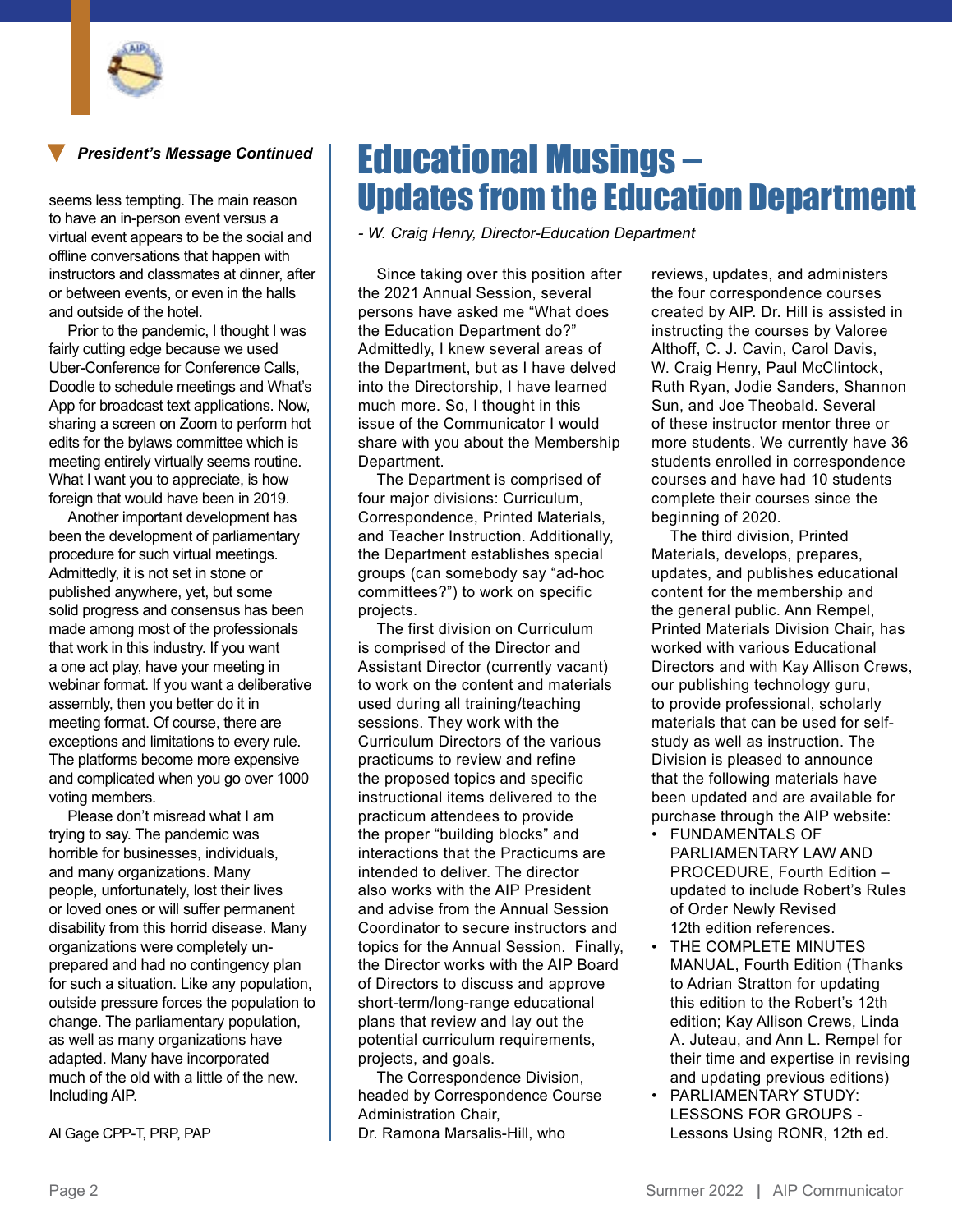



(Thanks to Mary Remson. Joe Theobald, Kay Allison Crews, and W. Craig Henry)

• HERE IS THE ANSWER! WHAT IS THE QUESTION? Book 7 Covering Robert's Rules of Order Newly Revised 12th edition (Thanks to Paul Lamb for his contributions and hard work)

The Printed Materials Division is currently reviewing and updating AIP's other materials, and is waiting for the work of the AIP Standard Code Revision Team to complete their work, so all materials can be updated to the AIPSC second edition. If you have ideas on new materials that may be of

interest to AIP, feel free to reach out to the Department.

The Teacher Instruction Division reviews and administers the Teacher Certification Course. It is currently developing new student and teacher's handbooks for administering the course. Look for an announcement soon about a course being scheduled. It will be held if there is enough interest.

Currently, the Department has two special groups:

• **Presiding Practicum Development**, chaired by Dr. Ramona Marsalis-Hill with members Lucy Anderson,

C. J. Cavin, Kay Allison Crews, Al Gage, W. Craig Henry, and Jodie Sanders.

• **Electronic Learning/Learning Management Systems**,

comprised of C. J. Cavin and W. Craig Henry.

I bet you didn't know all the things that your Education Director did "behind the curtain," but it is needed for AIP to continue to integrate the different parliamentary authorities and texts throughout its educational programs. By having this content diversity allows members and students to be better aware of parliamentary procedures and how to effectively run meetings.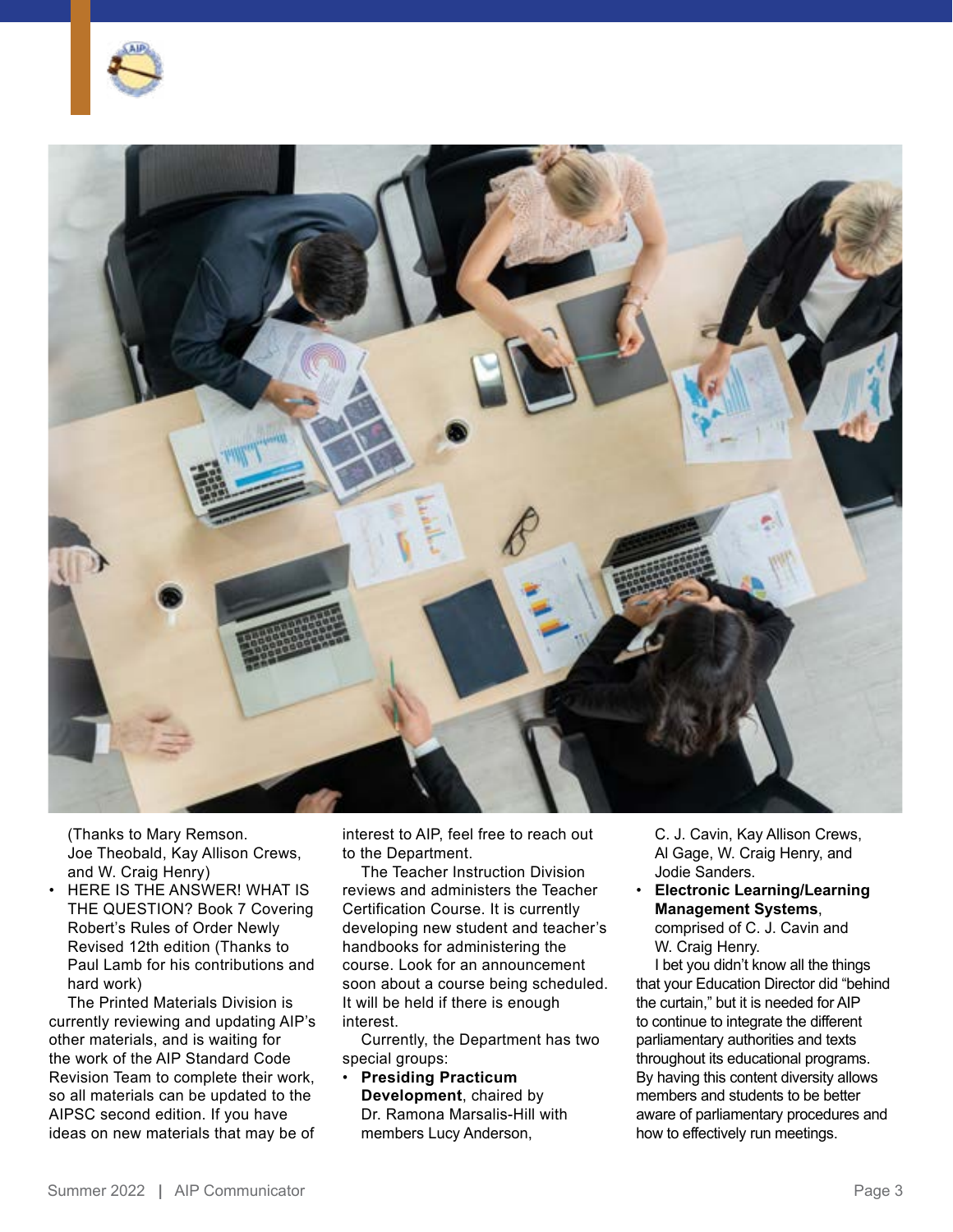

#### AMERICAN INSTITUTE OF PARLIAMENTARIANS

**1100 E. Woodfield Road, Suite 350 Schaumburg, IL 60173 Tel: (888) 664-0428 | Fax: (847) 517-7229**

EXECUTIVE COMMITTEE

#### **President**

Al Gage, CPP-T, PRP, PAP president@aipparl.org

**Vice President** Robert M. Peskin CP, DDS vpresident@aipparl.org **Secretary**

**Treasurer**

C.J. Cavin, Esq., CP-T, PRP treasurer@aipparl.org **Directors**

Valoree Althoff, MHA, BSDH, Nilda Rivera, Esq., PRP Director02@aipparl.org<br>
Helen McFadden, JD, CP, PRP Director03@aipparl.org<br>
Brandon Walters, CP, PRP Director05@aipparl.org Helen McFadden, JD, CP, PRP Director03@aipparl.org Brandon Walters, CP, PRP Director05@aipparl.org Daniel Foster, PhD, CP-T, PRP Director11@aipparl.org Weldon Merritt, JD, CPP, PRP Director14@aipparl.org<br>
Ramona Hill, NSA, PRP Director15@aipparl.org Ramona Hill, NSA, PRP

**Accrediting Director** Kay Allison Crews, CPP-T, PRP accrediting@aipparl.org

**Communications Director**

**Education Director** W. Craig Henry, CPP-T, PRP education@aipparl.org

**Parliamentarian**

#### COMMITTEE CHAIRMEN

**Audit** Barbara Rosi, PRP audit@aipparl.org

**Budget and Finance** C.J. Cavin, Esq., CP-T, PRP finance@aipparl.org

**Bylaws and Standing Orders** Lucy Hicks Anderson, JD,

**Ethics** Jesse Binnall, CPP-T (Chair) ethics@aipparl.org

**Member Services** Brandon Walters, CP, PRP member@aipparl.org James Conners, PhD, PRP member@aipparl.org (Vice Chair)

**Opinions** Michael Malamut, CPP-T, PRP opinions@aipparl.org

**Youth Activities and Scholarship Committee** Daniel Foster, PhD, CP, PRP (Chair) youth@aipparl.org Evan Lamoine, PRP (Vice Chair)

#### OTHER COMMITTEES & OFFICIALS

**Annual Session Coordinator** Kay Allison Crews, CPP-T, PRP annualsession@aipparl.org

**East Coast Practicum** C.J. Cavin, Esq., CP-T, PRP EastCoast@aipparl.org (General Coordinator)

Valoree Althoff, CPP-T, PRP

**West Coast Practicum** Dollie McPartlin, CP-T, PRP WestCoast@aipparl.org (General Coordinator)

Mary L. Remson, CPP-T, PRP WestCoast2@aipparl.org (Curriculum Director)

*Communicator* **Editor** Valoree Althoff, CPP-T, PRP Communicator@aipparl.org

*Parliamentary Journal* **Editor** Vacant (Assistant Editor)

Atul Kapur, MD, CPP-T, PRP secretary@aipparl.org

Director01@aipparl.org<br>Director02@aipparl.org Director13@aipparl.org<br>Director14@aipparl.org

communications@aipparl.org

parliamentarian@aipparl.org

bylaws@aipparl.org

EastCoast2@aipparl.org

pjeditor@aipparl.org

## Calendar of Events

Additional information regarding dates and registration are available on the AIP website at aipparl.org as they become available.

#### **2022 Annual Session**

August 4-6, 2022 Hyatt Regency, Lexington, KY |Virtual

#### **[REGISTER TODAY](https://aipparl.wildapricot.org/event-4824416)**

**Deadline Dates for the** *"Communicator"*

November 15 2022 Winter 2022 Issue February 15, 2023 Spring 2023 Issue

August 15, 2022 Fall 2022 Issue May 15, 2023 Summer 2023 Issue

## AIP 2022 Hybrid Annual Session

August 4-6, 2022 Hyatt Regency, Lexington, KY | Virtual

The 2022 Annual Session will be a hybrid event – with the in-person attendees gathering at the Hyatt Regency in Lexington, Kentucky (hotel rate \$125/night), and those who can't join us in person meeting at home via Zoom.

The pre-Annual Session Board meeting will be held on Wednesday, August 3. Those of us in Lexington may enjoy an optional tour of distillery row and a dinner out together on Wednesday evening. The Annual Session will begin the morning of August 4, and conclude Saturday afternoon, August 6. On Sunday, the post-Annual Session Board will meet in the morning. There is a proposed visit to a horse farm on Sunday afternoon!

Registration for the social events will be posted later, but the registration for Annual Session is online now! Visit [https://aipparl.wildapricot.org/](https://aipparl.wildapricot.org/event-4824416) [event-4824416](https://aipparl.wildapricot.org/event-4824416) to register today.

At the Annual Session, AIP will elect new officers and directors and consider various bylaw amendments. Several educational workshops are also being prepared. Registration fees are \$395 for in-person and \$245 for those attending virtually, which represents a 0% increase since 2021!

Hotel registration is available now, too, through the following link: [https://www.hyatt.com/en-US/group](https://www.hyatt.com/en-US/group-booking/LEXRL/G-AIOP)[booking/LEXRL/G-AIOP](https://www.hyatt.com/en-US/group-booking/LEXRL/G-AIOP)

Come to Lexington and have fun learning and meeting with your AIP friends and colleagues.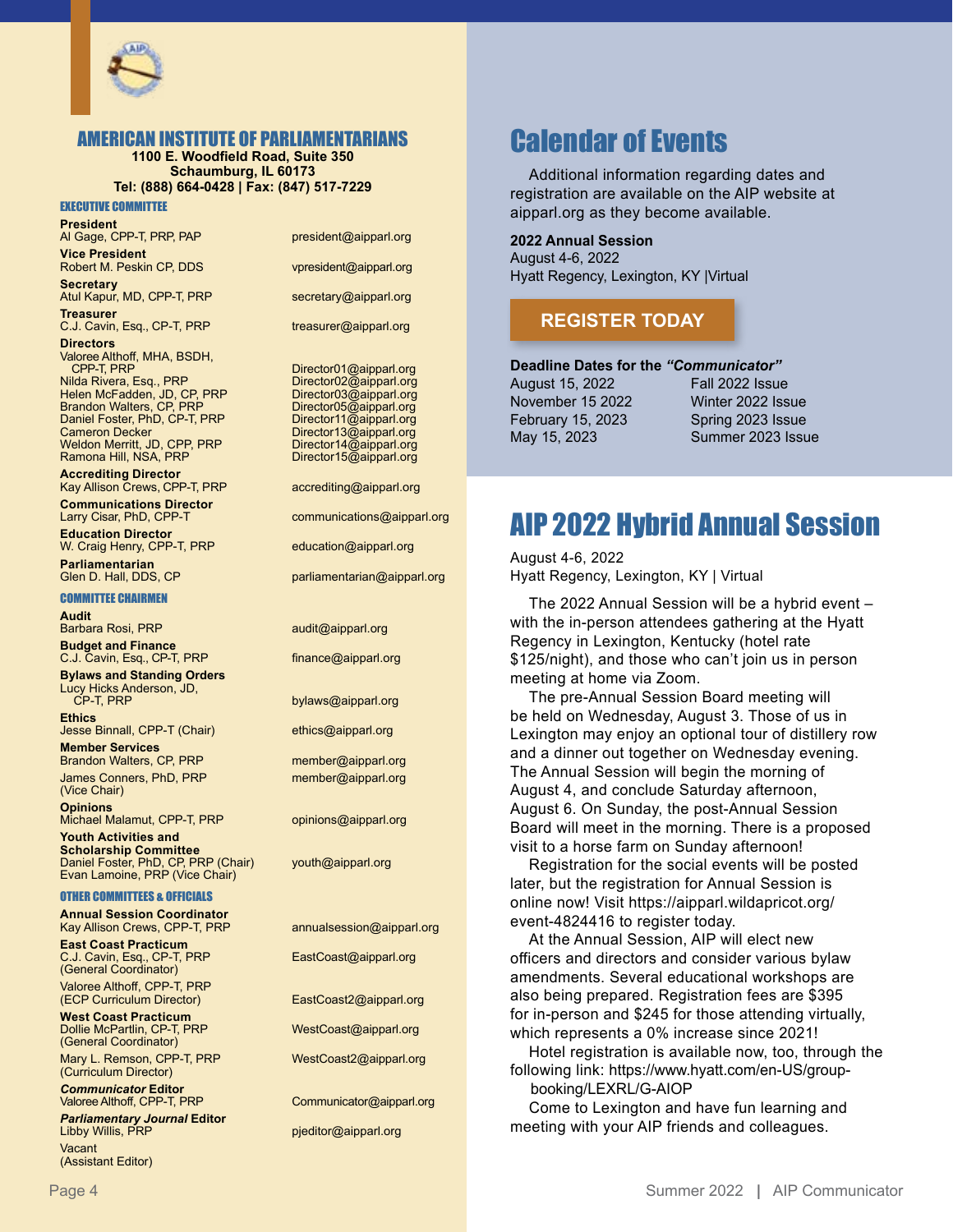<span id="page-4-0"></span>

## American Institute of Parliamentarians

### Notice of Proposed Amendments to the Bylaws 2022 Annual Session

#### BYLAWS

AMENDMEN #1: Amend Article III, Membership, Section 4, Membership Categories, Paragraph 4.5 Certified Parliamentarian Retired and Certified Professional Parliamentarian Retired, by striking "CP-Retired or CPP-Retired" and inserting "Certified Parliamentarian-Retired (CP Ret. or CP-T Ret.) or Certified Professional Parliamentarian Retired (CPP Ret. or CPP-T Ret.)". Current **Proposed Amendment** If Amended **ARTICLE III MEMBERSHIP Section 4. Membership Categories 4.5 Certified Parliamentarian Retired and Certified Professional Parliamentarian Retired.** A certified parliamentarian or certified professional parliamentarian may notify the board secretary and the accrediting director that he is retired from practice as a parliamentarian and request reclassification to retired membership. When this notice is received, the member shall be reclassified as CP Retired or CPP-Retired. Retired members shall always use the retired qualification when using the certified designation and will be excused from any continuing education requirements for maintenance of certified membership status. A retired member shall receive the privileges of regular membership. If a retired member wishes to terminate retirement and retired status, he shall apply to the accrediting department for determination of his eligibility for reinstatement to certified status. **ARTICLE III MEMBERSHIP Section 4. Membership Categories 4.5 Certified Parliamentarian Retired and Certified Professional Parliamentarian Retired.** A certified parliamentarian or certified professional parliamentarian may notify the board secretary and the accrediting director that he is retired from practice as a parliamentarian and request reclassification to retired membership. When this notice is received, the member shall be reclassified as CP Retired or CPP-Retired Certified Parliamentarian Retired (CP Ret. or CP-T Ret.) or Certified Professional Parliamentarian Retired (CPP Ret. or CPP-T Ret.). Retired members shall always use the retired qualification when using the certified designation and will be excused from any continuing education requirements for maintenance of certified membership status. A retired member shall receive the privileges of regular membership. If a retired member wishes to terminate retirement and retired status, he shall apply to the accrediting department for determination of his eligibility for reinstatement to certified status. **ARTICLE III Section 4. Membership Categories 4.5 Certified Parliamentarian Retired and Certified Professional Parliamentarian Retired.** A certified parliamentarian or certified professional parliamentarian may notify the board secretary and the accrediting director that he is retired from practice as a parliamentarian and request reclassification to retired membership. When this notice is received, the member shall be reclassified as Certified Parliamentarian Retired (CP Ret. or CP-T Ret.) or Certified Professional Parliamentarian Retired (CPP Ret. or CPP-T Ret.). Retired members shall always use the retired qualification when using the certified designation and will be excused from any continuing education requirements for maintenance of certified membership status. A retired member shall receive the privileges of regular membership. If a retired member wishes to terminate retirement and retired status, he shall apply to the accrediting department for determination of his eligibility for reinstatement to certified status.

**Proposed by:** Bylaws and Standing Orders Committee

**Rationale:** Simplifies listing of retired credentials on any documents where credentials normally are listed (e.g., educational handouts, published articles, nametags, etc.). There is no need to spell out the word "Retired" in full when the abbreviation "Ret." adequately conveys the retired status. Also, the T designation is added.

**Bylaws Committee Recommendation:** Adopt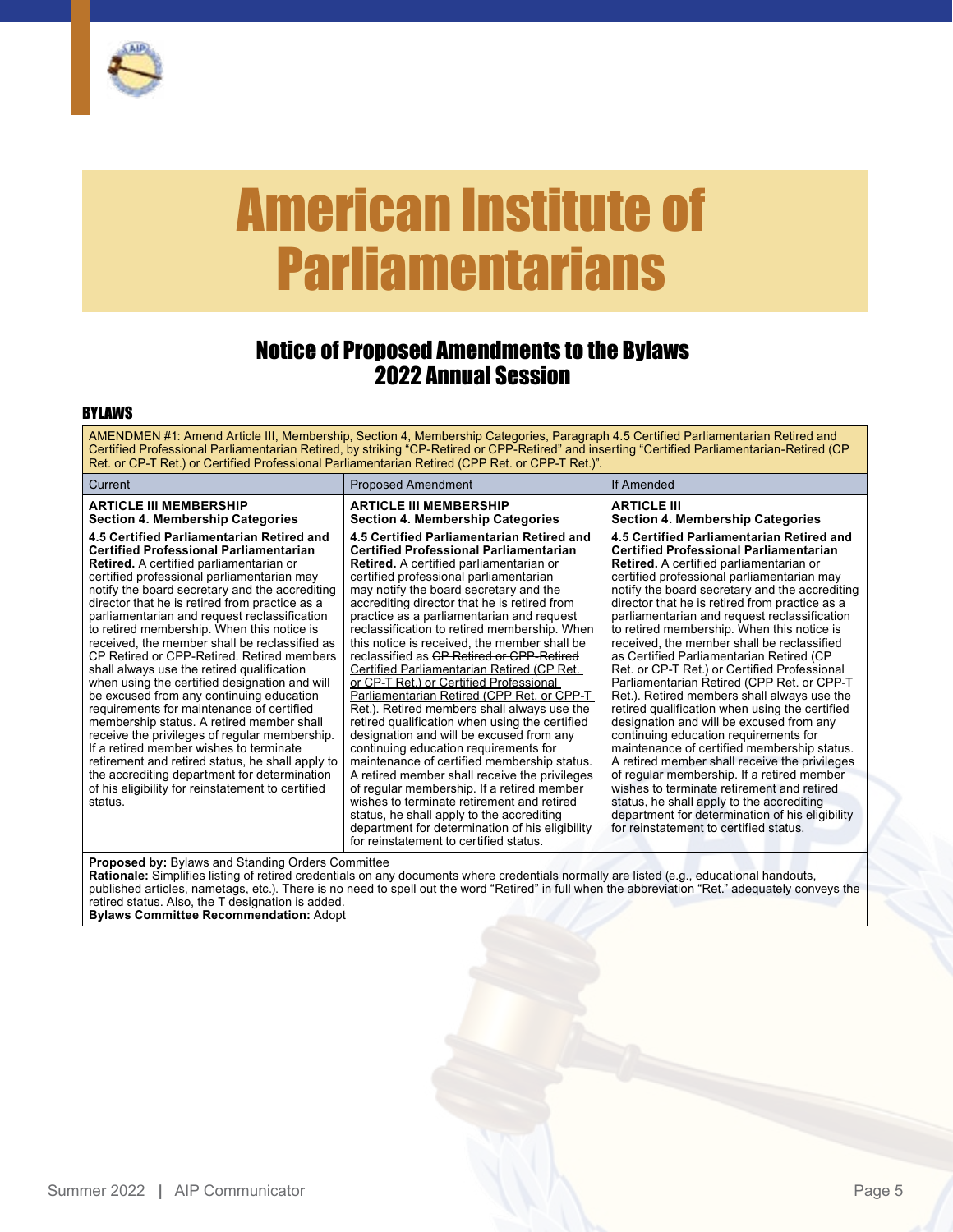

#### DIVIDED AMENDMENT FROM 2021 ANNUAL SESSION

AMENDMENT #2: Amend Article XII – COMMITTEES, Section 3. Membership of Standing Committees, by striking "The president shall be an ex officio member of all committees except the professional standards committee and opinions committee; the president shall not be counted in determining a quorum." from Section 3 and adding **"Section 5. Ex Officio Committee Membership.** The president shall be an ex officio member of all committees except the professional standards committee, appeals committee, and opinions committee; the president shall not be counted in determining a quorum.'

| <b>ARTICLE XII - COMMITTEES</b><br><b>ARTICLE XII - COMMITTEES</b><br><b>ARTICLE XII - COMMITTEES</b><br>Section 3. Membership of Standing<br>Section 3. Membership of Standing<br>Section 3. Membership of<br><b>Standing Committees.</b><br>Committees.<br>Committees.<br>Except as otherwise provided in the bylaws.<br>Except as otherwise provided in the bylaws,<br>Except as otherwise provided in the bylaws,<br>the president shall appoint committee chairs<br>the president shall appoint committee chairs<br>the president shall appoint committee chairs<br>subject to approval by the board; committee<br>subject to approval by the board; committee<br>subject to approval by the board; committee<br>members shall be appointed by the president<br>members shall be appointed by the president<br>in consultation with the respective committee<br>in consultation with the respective committee<br>chair. All committees shall have a minimum<br>chair. All committees shall have a minimum<br>chair. All committees shall have a minimum<br>of three and a maximum of seven members.<br>of three and a maximum of seven members.<br>of three and a maximum of seven members.<br>The president shall be an ex officio member-<br>The president shall be an ex officio member<br>The president may appoint a board liaison<br>of all committees except the professional-<br>of all committees except the professional<br>to serve as an ex officio member of a | Current | <b>Proposed Amendment</b> | If Amended                                                                                   |
|----------------------------------------------------------------------------------------------------------------------------------------------------------------------------------------------------------------------------------------------------------------------------------------------------------------------------------------------------------------------------------------------------------------------------------------------------------------------------------------------------------------------------------------------------------------------------------------------------------------------------------------------------------------------------------------------------------------------------------------------------------------------------------------------------------------------------------------------------------------------------------------------------------------------------------------------------------------------------------------------------------------------------------------------------------------------------------------------------------------------------------------------------------------------------------------------------------------------------------------------------------------------------------------------------------------------------------------------------------------------------------------------------------------------------------------------------------------------------------|---------|---------------------------|----------------------------------------------------------------------------------------------|
| standards committee and opinions<br>standards committee and opinions<br>committee.<br>committee; the president shall not be counted<br>committee; the president shall not be counted<br><b>Section 5. Ex Officio Committee Mem-</b><br>in determining a quorum. The president may<br>in determining a quorum. The president may<br>bership.<br>appoint a board liaison to serve as an ex<br>appoint a board liaison to serve as an ex<br>The president shall be an ex officio member<br>officio member of a committee.<br>officio member of a committee.<br>of all committees except the professional<br><b>Section 5. Ex Officio Committee Mem-</b><br>standards committee, appeals committee,<br>bership.<br>and opinions committee; the president shall<br>The president shall be an ex officio member<br>not be counted in determining a quorum.<br>of all committees except the professional<br>standards committee, appeals committee,<br>and opinions committee; the president shall<br>not be counted in determining a guorum.                                                                                                                                                                                                                                                                                                                                                                                                                                           |         |                           | members shall be appointed by the president<br>in consultation with the respective committee |

#### **Proposed by:** Bylaws Committee

**Rationale:** Removing the language from the section on standing committees and placing the language in a separate Section 5., clarifies that the ex officio membership provision applies to both standing and special committees. Appeals committee is added as a committee on which the president is excepted from service as an ex officio member.

**Bylaws Committee Recommendation:** Adopt

#### DIVIDED AMENDMENT FROM 2021 ANNUAL SESSION

AMENDMENT#3: Amend Article XII – COMMITTEES, Section 3. Membership of Standing Committees, by striking "The president may appoint a board liaison to serve as an ex officio member of a committee."

| <b>ARTICLE XII - COMMITTEES</b><br><b>ARTICLE XII - COMMITTEES</b><br><b>ARTICLE XII - COMMITTEES</b><br>Section 3. Membership of Standing<br>Section 3. Membership of Standing<br>Section 3. Membership of Standing<br><b>Committees.</b><br>Committees.<br>Committees.<br>Except as otherwise provided in the bylaws.<br>Except as otherwise provided in the bylaws.<br>Except as otherwise provided in the bylaws.<br>the president shall appoint committee chairs<br>the president shall appoint committee chairs<br>subject to approval by the board; committee<br>subject to approval by the board; committee<br>members shall be appointed by the president<br>members shall be appointed by the president<br>in consultation with the respective committee<br>in consultation with the respective committee<br>chair. All committees shall have a minimum<br>chair. All committees shall have a minimum<br>chair. All committees shall have a minimum<br>of three and a maximum of seven members.<br>of three and a maximum of seven members.<br>of three and a maximum of seven members.<br>The president shall be an ex officio member<br>The president shall be an ex officio member<br>of all committees except the ethics committee<br>of all committees except the ethics committee<br>and opinions committee; the president shall<br>and opinions committee; the president shall<br>not be counted in determining a guorum.-<br>not be counted in determining a guorum.<br>not be counted in determining a quorum. | Current                                   | <b>Proposed Amendment</b>                  | If Amended                                                                                                                                                                                                                                                                                                                                 |
|-----------------------------------------------------------------------------------------------------------------------------------------------------------------------------------------------------------------------------------------------------------------------------------------------------------------------------------------------------------------------------------------------------------------------------------------------------------------------------------------------------------------------------------------------------------------------------------------------------------------------------------------------------------------------------------------------------------------------------------------------------------------------------------------------------------------------------------------------------------------------------------------------------------------------------------------------------------------------------------------------------------------------------------------------------------------------------------------------------------------------------------------------------------------------------------------------------------------------------------------------------------------------------------------------------------------------------------------------------------------------------------------------------------------------------------------------------------------------------------------------------------------------------------|-------------------------------------------|--------------------------------------------|--------------------------------------------------------------------------------------------------------------------------------------------------------------------------------------------------------------------------------------------------------------------------------------------------------------------------------------------|
| to serve as an ex officio member of a<br>to serve as an ex officio member of a<br>committee.<br>committee.                                                                                                                                                                                                                                                                                                                                                                                                                                                                                                                                                                                                                                                                                                                                                                                                                                                                                                                                                                                                                                                                                                                                                                                                                                                                                                                                                                                                                        | The president may appoint a board liaison | The president may appoint a board liaison- | the president shall appoint committee chairs<br>subject to approval by the board; committee<br>members shall be appointed by the president<br>in consultation with the respective committee<br>The president shall be an ex officio member<br>of all committees except the ethics committee<br>and opinions committee; the president shall |

**Proposed by:** Bylaws Committee

**Rationale:** The president's existing appointing power for membership on committees is sufficient to cover the authority granted in the language to be struck.

**Bylaws Committee Recommendation:** Adopt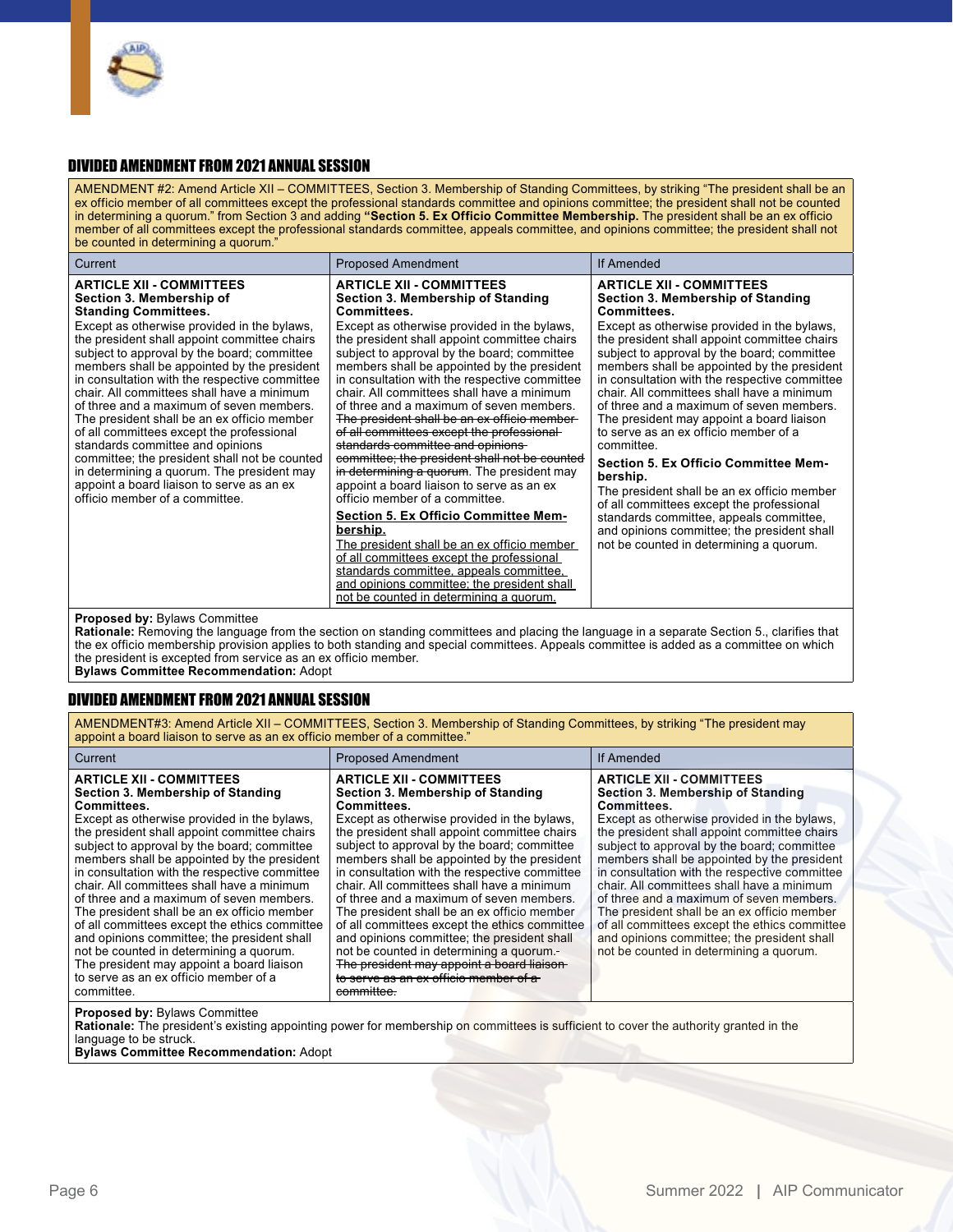

#### STANDING ORDERS

| AMENDMENT#4: Amend Standing Order 11. Education Department, 11.2 Assistant Education Director, by striking "11.2 Assistant Education<br>Director. The education director shall appoint an assistant education director with the approval of the board. The term of the assistant<br>education director shall be for one year. The assistant education director shall perform such duties as assigned by the education director."                                    |                                                                                                                                                                                                                                                                                                                                                                                                                                                                                                                                                                                                                           |                                                                                                                                                                                                                                                                                                                                                                                                                                                                                                                                                                                                                           |  |  |
|---------------------------------------------------------------------------------------------------------------------------------------------------------------------------------------------------------------------------------------------------------------------------------------------------------------------------------------------------------------------------------------------------------------------------------------------------------------------|---------------------------------------------------------------------------------------------------------------------------------------------------------------------------------------------------------------------------------------------------------------------------------------------------------------------------------------------------------------------------------------------------------------------------------------------------------------------------------------------------------------------------------------------------------------------------------------------------------------------------|---------------------------------------------------------------------------------------------------------------------------------------------------------------------------------------------------------------------------------------------------------------------------------------------------------------------------------------------------------------------------------------------------------------------------------------------------------------------------------------------------------------------------------------------------------------------------------------------------------------------------|--|--|
| Current                                                                                                                                                                                                                                                                                                                                                                                                                                                             | <b>Proposed Amendment</b>                                                                                                                                                                                                                                                                                                                                                                                                                                                                                                                                                                                                 | If Amended                                                                                                                                                                                                                                                                                                                                                                                                                                                                                                                                                                                                                |  |  |
| 11. Education Department.<br>11.2 Assistant Education Director. The<br>education director shall appoint an assistant<br>education director with the approval of the<br>board. The term of the assistant education<br>director shall be for one year. The assistant<br>education director shall perform such duties<br>as assigned by the education director.                                                                                                        | 11. Education Department.<br>11.2 Assistant Education Director. The<br>education director shall appoint an assistant<br>education director with the approval of the<br>board. The term of the assistant education<br>director shall be for one year. The assistant<br>education director shall perform such duties<br>as assigned by the education director.                                                                                                                                                                                                                                                              | 11. Education Department.                                                                                                                                                                                                                                                                                                                                                                                                                                                                                                                                                                                                 |  |  |
| Proposed by: Bylaws Committee<br>Rationale: This provision for the assistant education director and the term of service are covered in the Bylaws.<br><b>Bylaws Committee Recommendation: Adopt</b>                                                                                                                                                                                                                                                                 |                                                                                                                                                                                                                                                                                                                                                                                                                                                                                                                                                                                                                           |                                                                                                                                                                                                                                                                                                                                                                                                                                                                                                                                                                                                                           |  |  |
|                                                                                                                                                                                                                                                                                                                                                                                                                                                                     | AMENDMENT#5: Amend Standing Order 11. Education Department, 11.3 Division Chairs, by inserting after 'programs;' "developing the<br>curriculum for practicums and other educational events; developing and implementing curriculum for on-line education courses;"                                                                                                                                                                                                                                                                                                                                                        |                                                                                                                                                                                                                                                                                                                                                                                                                                                                                                                                                                                                                           |  |  |
| Current                                                                                                                                                                                                                                                                                                                                                                                                                                                             | <b>Proposed Amendment</b>                                                                                                                                                                                                                                                                                                                                                                                                                                                                                                                                                                                                 | <b>If Amended</b>                                                                                                                                                                                                                                                                                                                                                                                                                                                                                                                                                                                                         |  |  |
| 11. Education Department.<br>11.3 Division Chairs. The division chairs<br>shall coordinate the activities of their<br>divisions under the direction of the education<br>director and the assistant education director.<br>These activities shall include developing<br>and administering correspondence courses;<br>developing and revising educational materials<br>and chapter education programs; and<br>reviewing educational materials not produced<br>by AIP. | 11. Education Department.<br>11.3 Division Chairs. The division chairs<br>shall coordinate the activities of their<br>divisions under the direction of the education<br>director and the assistant education director.<br>These activities shall include developing<br>and administering correspondence courses;<br>developing and revising educational<br>materials and chapter education programs;<br>developing the curriculum for practicums and<br>other educational events; developing and<br>implementing curriculum for on-line education<br>courses; and reviewing educational materials<br>not produced by AIP. | 11. Education Department.<br>11.3 Division Chairs. The division chairs<br>shall coordinate the activities of their<br>divisions under the direction of the education<br>director and the assistant education director.<br>These activities shall include developing<br>and administering correspondence courses;<br>developing and revising educational<br>materials and chapter education programs;<br>developing the curriculum for practicums and<br>other educational events; developing and<br>implementing curriculum for on-line education<br>courses; and reviewing educational materials<br>not produced by AIP. |  |  |
| Proposed by: Bylaws Committee<br>Rationale: The amendment further clarifies the responsibilities of the division chairs.<br><b>Bylaws Committee Recommendation: Adopt</b>                                                                                                                                                                                                                                                                                           |                                                                                                                                                                                                                                                                                                                                                                                                                                                                                                                                                                                                                           |                                                                                                                                                                                                                                                                                                                                                                                                                                                                                                                                                                                                                           |  |  |
| extent possible."                                                                                                                                                                                                                                                                                                                                                                                                                                                   | AMENDMENT#6: Amend Standing Order 26.1 Annual Practicums, by striking "one practicum in the eastern United States and one in the<br>western United States." and inserting "two practicums. If both practicums are held in-person, they shall be distributed geographically to the                                                                                                                                                                                                                                                                                                                                         |                                                                                                                                                                                                                                                                                                                                                                                                                                                                                                                                                                                                                           |  |  |
| Current                                                                                                                                                                                                                                                                                                                                                                                                                                                             | <b>Proposed Amendment</b>                                                                                                                                                                                                                                                                                                                                                                                                                                                                                                                                                                                                 | <b>If Amended</b>                                                                                                                                                                                                                                                                                                                                                                                                                                                                                                                                                                                                         |  |  |
| 26.1 Annual Practicums. In each calendar<br>year, AIP shall sponsor a minimum of one<br>practicum in the eastern United States and<br>one in the western United States.                                                                                                                                                                                                                                                                                             | 26.1 Annual Practicums. In each calendar<br>year, AIP shall sponsor a minimum of one<br>practicum in the eastern United States<br>and one in the western United States.<br>two practicums. If both practicums are<br>held in-person, they shall be distributed<br>geographically to the extent possible.                                                                                                                                                                                                                                                                                                                  | 26.1 Annual Practicums. In each calendar<br>year, AIP shall sponsor a minimum of<br>two practicums. If both practicums are<br>held in-person, they shall be distributed<br>geographically to the extent possible.                                                                                                                                                                                                                                                                                                                                                                                                         |  |  |
| <b>Proposed by: Bylaws Committee</b><br>Rationale: Changing the minimum number of practicums from one to two reflects AIP's current practice. A geographical spread of in-person<br>practicums is maintained and an inference of the possibility of a virtual practicum is included.<br><b>Bylaws Committee Recommendation: Adopt</b>                                                                                                                               |                                                                                                                                                                                                                                                                                                                                                                                                                                                                                                                                                                                                                           |                                                                                                                                                                                                                                                                                                                                                                                                                                                                                                                                                                                                                           |  |  |
| AMENDMENT#7: Amend Standing Order 26.2 Approvals, by striking ", and curriculum director" and inserting "and" after budget.                                                                                                                                                                                                                                                                                                                                         |                                                                                                                                                                                                                                                                                                                                                                                                                                                                                                                                                                                                                           |                                                                                                                                                                                                                                                                                                                                                                                                                                                                                                                                                                                                                           |  |  |
| Current                                                                                                                                                                                                                                                                                                                                                                                                                                                             | <b>Proposed Amendment</b>                                                                                                                                                                                                                                                                                                                                                                                                                                                                                                                                                                                                 | <b>If Amended</b>                                                                                                                                                                                                                                                                                                                                                                                                                                                                                                                                                                                                         |  |  |
| 26.2 Approvals. The board will approve the<br>budget, general coordinator, and curriculum<br>director of practicums sponsored by AIP. The<br>executive committee will approve the date<br>and location of practicums sponsored by AIP.                                                                                                                                                                                                                              | 26.2 Approvals. The board will approve<br>the budget, and general coordinator, and<br>curriculum director of practicums sponsored<br>by AIP. The executive committee will<br>approve the date and location of practicums<br>sponsored by AIP.                                                                                                                                                                                                                                                                                                                                                                             | 26.2. Approvals. The board will approve<br>the budget and general coordinator of<br>practicums sponsored by AIP. The executive<br>committee will approve the date and location<br>of practicums sponsored by AIP.                                                                                                                                                                                                                                                                                                                                                                                                         |  |  |
| <b>Proposed by: Bylaws Committee</b><br>Rationale: Removes the board's responsibility for approving the curriculum director.<br><b>Bylaws Committee Recommendation: Adopt</b>                                                                                                                                                                                                                                                                                       |                                                                                                                                                                                                                                                                                                                                                                                                                                                                                                                                                                                                                           |                                                                                                                                                                                                                                                                                                                                                                                                                                                                                                                                                                                                                           |  |  |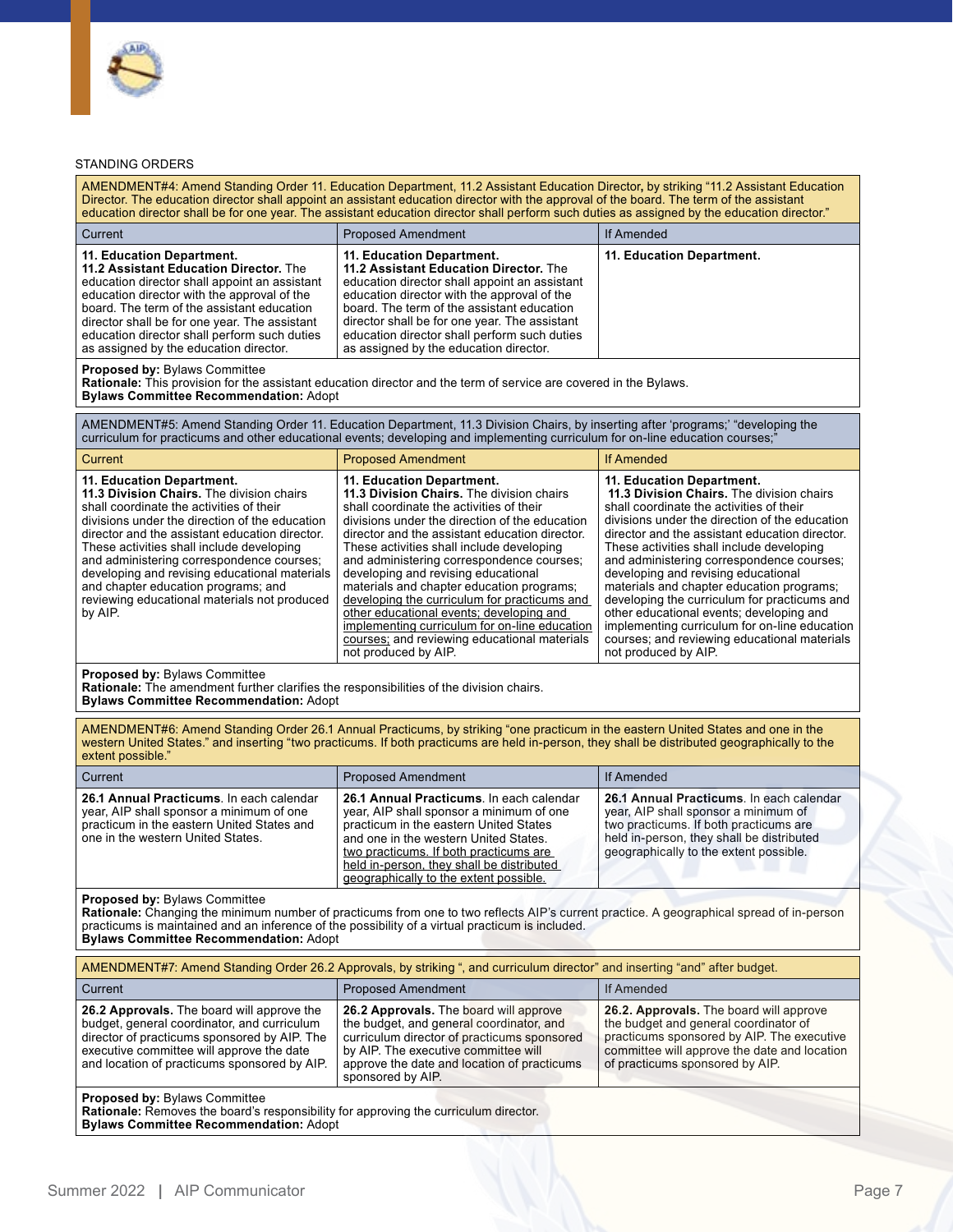## AMERICAN INSTITUTE OF PARLIAMENTARIANS

#### 2022 Annual Session Proposed Standing Rules for Hybrid Meeting

#### **Meeting Rules**

- 1. **Login time**. The tech team shall provide the internet meeting service availability to begin no less than 10 minutes before the start of each meeting and workshop, if possible.
- 2. **Quorum**. The presence of a quorum shall be established and announced by the chair or tech team who has the ability to observe the in-person attendees and the ability to see the online list of participating members. Thereafter, the continued presence of a quorum shall be presumed unless the tech team notifies the president of the lack of a quorum.
- 3. **Technical requirements and malfunctions.** Electronic connection to the meeting is the responsibility of each attendee; no action shall be invalidated on the grounds that the loss, or poor quality, of an attendee's individual connection prevented the attendee from participating in the meeting or workshop; nor will a refund be granted.
- 4. **Forced disconnections.** The chair may cause or direct the disconnection or muting of an attendee's connection if it is causing undue interference with the meeting.
- 5. **Recordings.** Attendees shall not record any session or workshop.
- 6. **Assignment of the floor.** To seek recognition by the chair, a virtually attending member shall type their name in the chat feature and a member attending in person shall provide their name to a microphone monitor and state: (i) the purpose for which recognition is being sought; (ii) the intention to speak for or against the motion; or (iii) the intention to make a Factual Inquiry or Parliamentary Inquiry. The microphone monitor will enter the information into the chat feature for the in-person attendee. The raise hand feature shall not be used for these purposes.

 An in-person Tech Team member(s) will monitor the chat feature and collaborate to ensure equity of recognition and keep track of the speaking order. The queue shall be cleared after each new debatable motion is stated by the chair.

Factual and Parliamentary Inquiries shall be given priority in recognition.

- 7. **Interrupting motions.** Members wishing to make the interrupting motions Point of Order and Appeal from the Decision of the Chair, shall raise their hands, either in person or virtually. No other motions will be allowed to interrupt. An in-person Tech Team Member(s) will assist the chair to ensure interrupting motions are promptly addressed.
- 8. **Identification of speaker.** When recognized by the chair, members shall state their names and state, province, or country.
- 9. **Motions submitted in writing.** Members wishing to make a main motion or to offer an amendment, shall, before being recognized, email the motion to *motions@aipparl.org.*
- 10. **Display of motions.** Main motions, or the pertinent part of main motions, amendments, and other documents currently before the assembly, shall be displayed, to the extent feasible
- 11. **Names of members making motions.** Minutes of the Annual Session shall not include the name of the maker of any motion.
- 12. **Debate.** Only AIP members who are registered for the Annual Session shall have the right to speak on issues before the assembly. A member may speak no more than twice, for no more than two minutes each time, on a debatable motion.
- 13. **Discussion time.** Total discussion time on each main motion shall be limited to twenty minutes.
- 13. **Voting and balloting.** Only AIP members who are registered for the Annual Session and in compliance with the membership date of record shall have the right to vote. Votes shall be taken by general consent or by an external electronic voting service. Ballot votes, if required, shall be taken using an external electronic voting service.
- 15. **Bylaws and Standing Orders corrections.** The Bylaws and Standing Orders Committee shall be authorized to correct article and section designations, punctuation, grammar, syntax, and cross-references and to make such other technical and conforming changes as may be necessary to reflect the intent of the decisions arising from the AIP Annual Session.
- 16. **Nominees' speeches.** At the close of nominations, each nominee (or a designee) shall have two minutes for remarks. Nominees shall speak in the order in which they were nominated.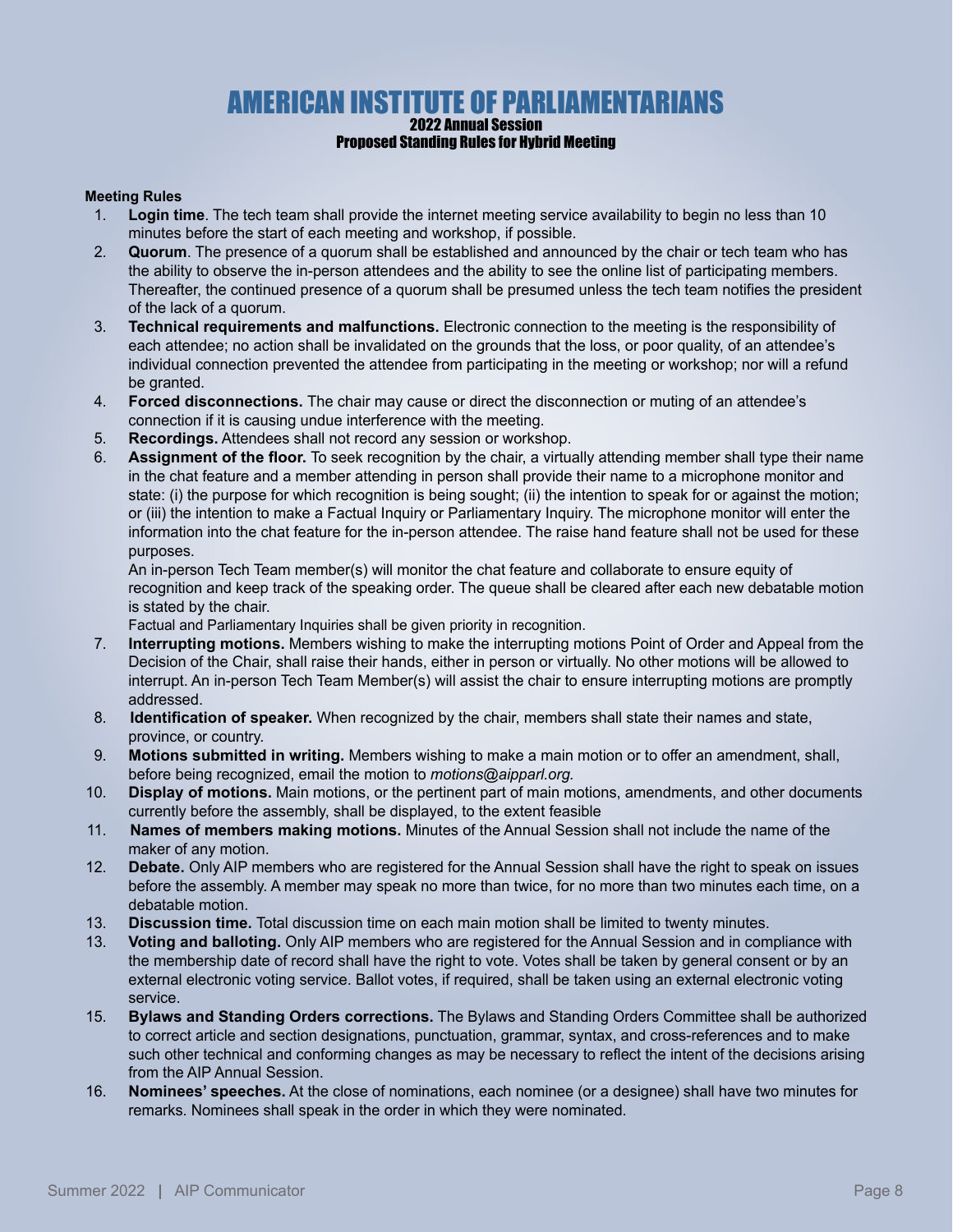

## AIP Board Candidates



#### **President:**

#### **Al Gage, CPP-T, PRP, PAP**

Al is a professional practicing parliamentarian with a wide variety of National, State and Local clients to include many non-profits, corporations, boards, political parties at all levels and agriculture organizations. He specializes in Medical and Dental Organizations, Labor Unions and Political Parties at the highest level. He is one of the two primary parliamentarians for one of the two major political parties and has worked extensively with state political conventions.

Al has served as the National President of the Society of Agriculture Education Parliamentarian, the Superintendent of the National FFA Conduct of Meetings Contest and is currently President of AIP after serving more than 6 years on the Board of Directors and Executive Committee. His obvious passion is in educating the future board members, educators, and parliamentarians in parliamentary law from the very beginning level. Al is announcing his candidacy for President of AIP for 2022-2023.



#### **Vice-president**

#### **Robert "Bob" Peskin, DDS, CP**

I am seeking reelection as Vice President to continue my active participation with AIP. Since 2010, I've attended virtually every annual session and west coast practicum. In 2014, I was first elected to the AIP Board of Directors, and two years later, began a four-year tenure as Secretary. Term limits presented an opportunity to move up, and in 2020, was honored to have been elected Vice President at the virtual Annual Session. This year in Lexington, I will be seeking reelection to serve a third term.

Throughout my career in dentistry, I have used my parliamentary skills extensively. I have authored several bylaws documents and have served in leadership positions for a great many professional organizations. Most recently, I was elected the Academy of General Dentistry's (AGD) Speaker of the House where my responsibilities include serving as Parliamentarian for the AGD Board. I remain totally prepared to assume any responsibilities deemed appropriate by the AIP in accordance with its bylaws, standing orders and board policies.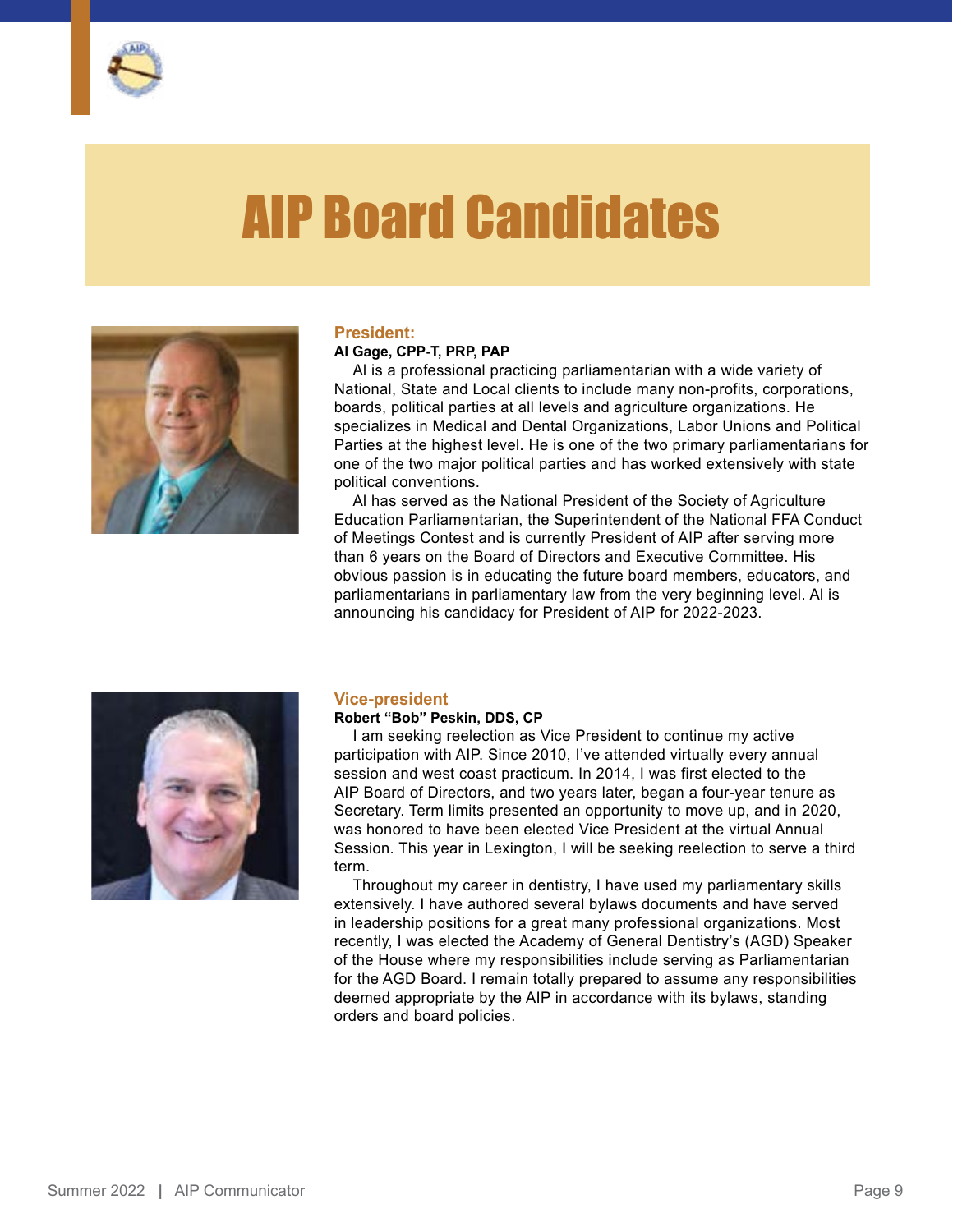



#### **Secretary:**

#### **Atul Kapur, MD, CPP-T, PRP**

Atul Kapur, MD, CPP-T, PRP joined AIP in 2015 and quickly became active in many aspects of its work: he has taught at both West and East Coast Practicums, has written for the Parliamentary Journal, serves on AIP's Opinions Committee, and is a member of the authorship team for the second edition of AIPSC. He was elected to AIP's board in 2018 and has served as secretary since 2020. In addition to growing his parliamentary practice, Atul is an emergency physician in Ottawa, Ontario, Canada. If you have any questions or suggestions on making AIP better, please feel free to contact him at [atulkapur@yahoo.com](mailto:atulkapur@yahoo.com).

#### **for Secretary and Treasurer positions**

#### **Rocco Garro, JD**

I have a JD, and specialize in research and writing. I have served as both a court and panel Mediator and Arbitrator. Presently I sit as a Hearing Officer assigned to public health with the Oneida County.

I am a Mason, sitting on the By-Laws Committee for Utica Lodge #47, and recently I am winding up our committee for the Masonic Association of Utica, where I sit as a Trustee and co-chair the By-laws committee. We have been meeting since October of last 2021. This would make an article and a half for the Parliamentary Journal. Nothing makes updating By-Laws easier than having the last update be from 1917, yes WWI, oh the changes we are proposing!



#### **Treasurer**

#### **Evan Lemoine, PRP**

Evan Lemoine, PRP is a certified public accountant (CPA) and certified fraud examiner (CFE) from Providence, Rhode Island. He served as NAP Treasurer (2011-15), as an NAP association and unit leader, and currently serves as AIP Youth Committee Vice Chair. He has extensive experience with forming and managing notfor-profit organizations and creating a strong control environment.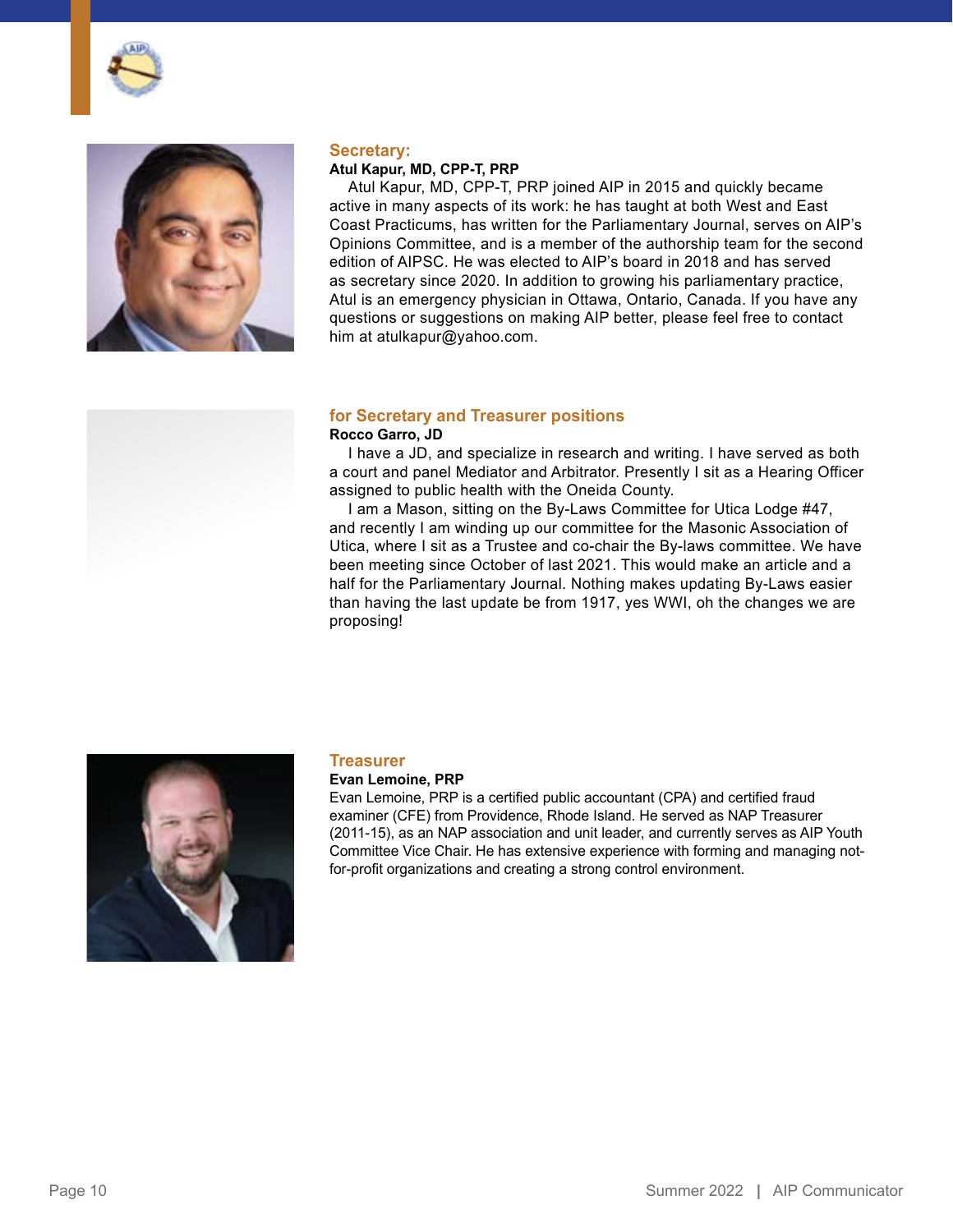



#### **Doug Offerman**

Why would someone with 30 years of controllership experience with corporations, non-profits, and small businesses run for office of AIP? 1. Diverse backgrounds often field the best teams. 2. Their ability to articulate diverse viewpoints, questions, or opinions on a subject. That is why AIP needs a true financial expert on the board. A member with fringe experience doesn't cut it. See Harvard Business Review article, When Followers Become Toxic, 2004.

In 2016, Doug received the AIP president's writing award for his groundbreaking article Deliberating Financial Matters in the Parliamentary Journal. After that he was appointed AIP Audit Committee Chair, during which time Doug created the first comprehensive financial review program. AIP is at a critical juncture, its time to up it a notch. Mr. Offermann is a candidate for Treasurer.



#### **Ramona Marsalis-Hill, D Arts, PRP, NSA**

DR. RAMONA M. HILL, a professional registered parliamentarian, is the owner of Workshops, Etc! LLC. Areas of expertise include meeting facilitation, process improvement, team building and parliamentary procedure. She served as Associate Provost of Graduate and Continuing Studies and adjunct faculty member at Spring Hill College. She has worked in various industrial engineering and management positions in the papermaking and ship building industries in Alabama, Maine, Mississippi, and Texas.

Her professional background includes the Doctor of Arts in Communication; a master's degree in Human Resources Management; dual Bachelor of Science degrees from Spelman College and Georgia Tech; and certifications in leadership development, train-the-trainer, and process improvement.

Ramona designs and facilitates customized workshops for clients and serves as meeting, regional, and conference parliamentarian for organizations. She is a member of the AIP Board Minutes Review Committee, serves as facilitator for the Presiding Practicum Development Team and as Correspondence Course Director.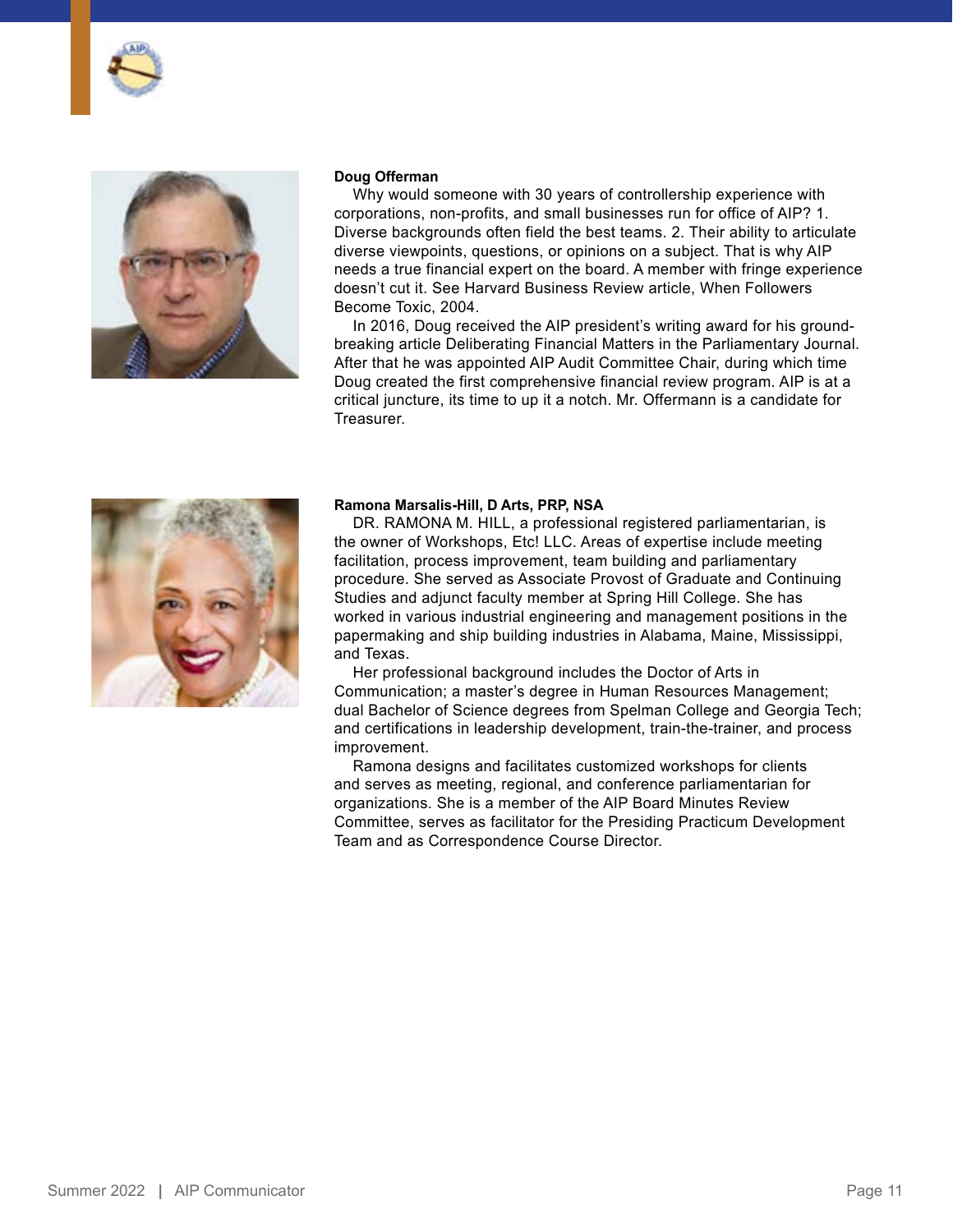



#### **Weldon L. Merritt, JD, CPP-Retired, PRP-R**

Has been a member of AIP since 2006. A retired lawyer living in Albuquerque, New Mexico, and recently retired from active parliamentary practice, Weldon currently is serving a fourth non-consecutive term as a member of the AIP Board of Directors. He also served two consecutive terms as chair of the AIP Bylaws and Standing Orders Committee, and as Region 1 Governor when AIP still had a regional structure.

Weldon also has been a member of the National Association of Parliamentarians since 2002. He has served that organization as president of the NMSAP, the WSAP, and the EAP; one term as a member of the Membership Examiners Committee; one term as a members of the Bylaws Committee and two terms as chair; and a four-year term as a member of the Professional Responsibility and Member Discipline Committee, including two years as chair.



#### **Glen Hall, DDS, CP-T**

Dentist in private practice since 1978 in Abilene, TX after serving three years in the USAF as a dentist in California and Montana. I have been on the advisory board on one of the local hospitals for 12 years, and on the bylaw committee of another hospital for 5 years. I have served as a committee member and chair at the local, state, and national dental associations, and I have been active as a presiding officer of the Texas Dental Association's House of Delegates for 12 years, then the presiding officer of the American Dental Association's (ADA) House of Delegates for 7 years. I served as the parliamentarian for the ADA Board of Trustees for that same time. I serve now as the parliamentarian for the Texas Dental Association as a consulting parliamentarian for a dental specialty society. I have been an active member of AIP for twenty years and serve a consulting d as its parliamentarian for the last 4 years.



#### **Daniel Foster, PhD, CP-T, PRP, PAP**

Dr. Daniel Foster, CP-T, PRP, PAP has been an active AIP member since 2015. He was elected in 2020 to serve as a member of the AIP board and has served as the AIP Youth Committee Chair since 2019. Daniel is a tenured associate professor of agriculture and extension education at The Pennsylvania State University. He is a displaced Texan with a fondness for Willie Nelson, smoked meats and Shiner Bock Beer who currently resides in State College, Pennsylvania.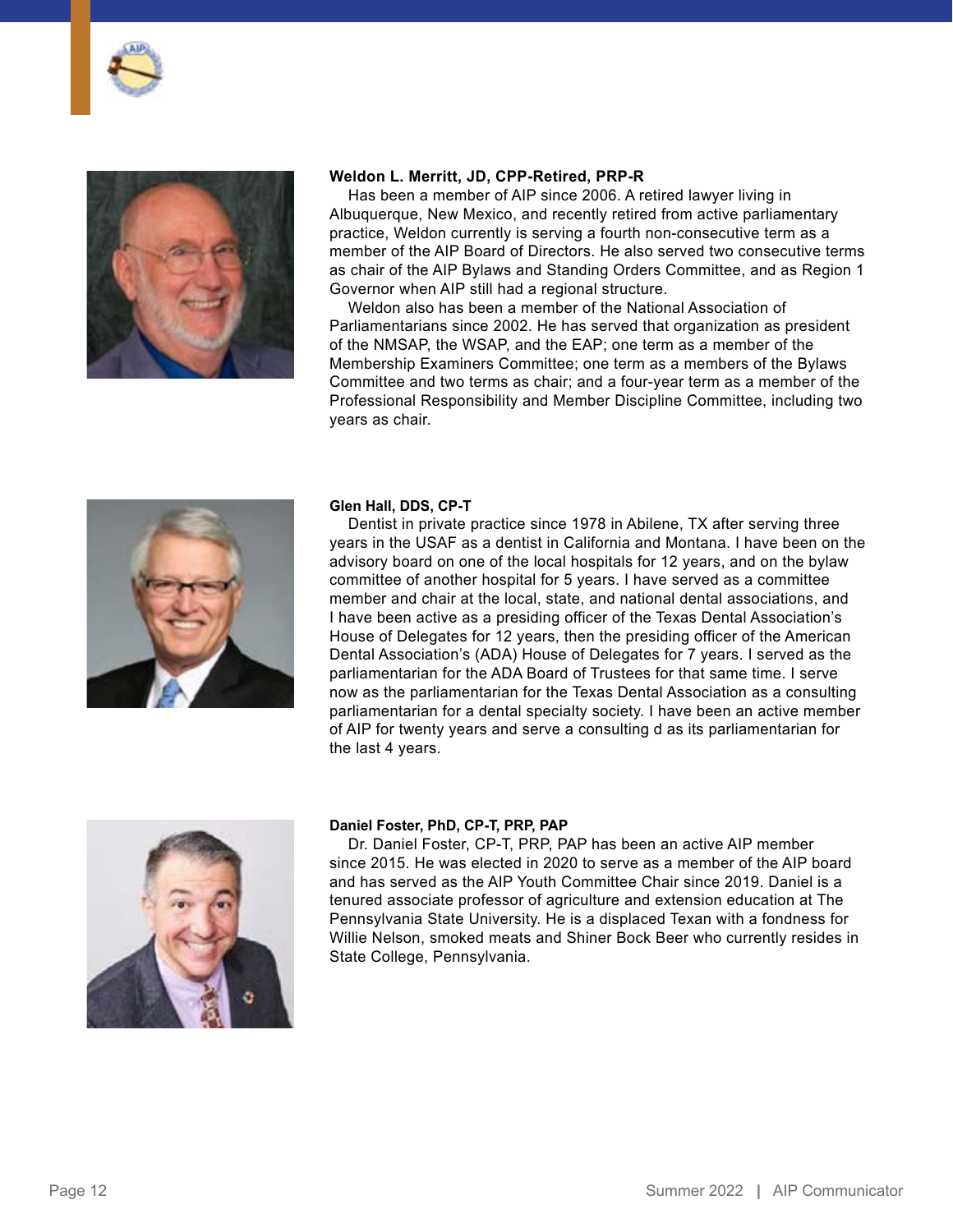



#### **Lee Woodward, CP, PRP**

Lee Woodward is a Texas Registered Municipal Clerk, a Master Municipal Clerk with the International Institute of Municipal Clerks, and a graduate of the Texas Certified Public Manager program, and holds the NAP PRP and AIP CP credentials. She is active in Texas Women Leading Government, the National Association of Government Archives and Records Administrators (NAGARA), the Texas Association of Municipal Information Officers (TAMIO), the National Digital Stewardship Alliance (NDSA), the Association of Graduate Liberal Studies Programs (AGLSP), where she is an inaugural member of its honor society chapter for Johns Hopkins University's MLA Program, and the Italian Art Society. She is a graduate of Texas A & M University, College Station, and Johns Hopkins University, Baltimore. Currently, Woodward is the President of the Texas Association of Parliamentarians' (TSAP) Gulf Coast Parliamentarians Unit, President of the Betty S. Green Chapter of AIP (through May 2022), and Vice President of the Electronic Association of Parliamentarians. She is a frequent instructor on parliamentary procedure and Texas municipal election processes.



#### **Todd Brand, MA, CP, PRP**

Todd Brand, MA, CP, PRP is the owner and founder of Todd Brand Consulting. Todd's education and wide experience cover many unique organizations and come together in his ability to coach, lead and train others for organizational effectiveness. As an expert in meeting rules, he provides parliamentary services and consultation for annual general meetings and board meetings. He also assists with organizational needs such as bylaw revisions and training. Todd is a third-term elected Trustee with Rocky View Schools, one of the largest school boards in Alberta serving over 25,000 students and overseeing an annual budget of over 250 million dollars. Todd lives and works in Airdrie, AB , Canada, where he enjoys soccer, travel, reading and of course… hockey!



#### **Laura Meade, CP, PRP, DTM**

Laura has been a credentialed parliamentarian since 2012. She has served in leadership positions in several organizations at all levels. She knows how AIP raises the bar of what a well-rounded parliamentarian should be, and she is ready to listen to its members and continue this high standard. She is experienced, committed, and passionate, and she would appreciate your vote.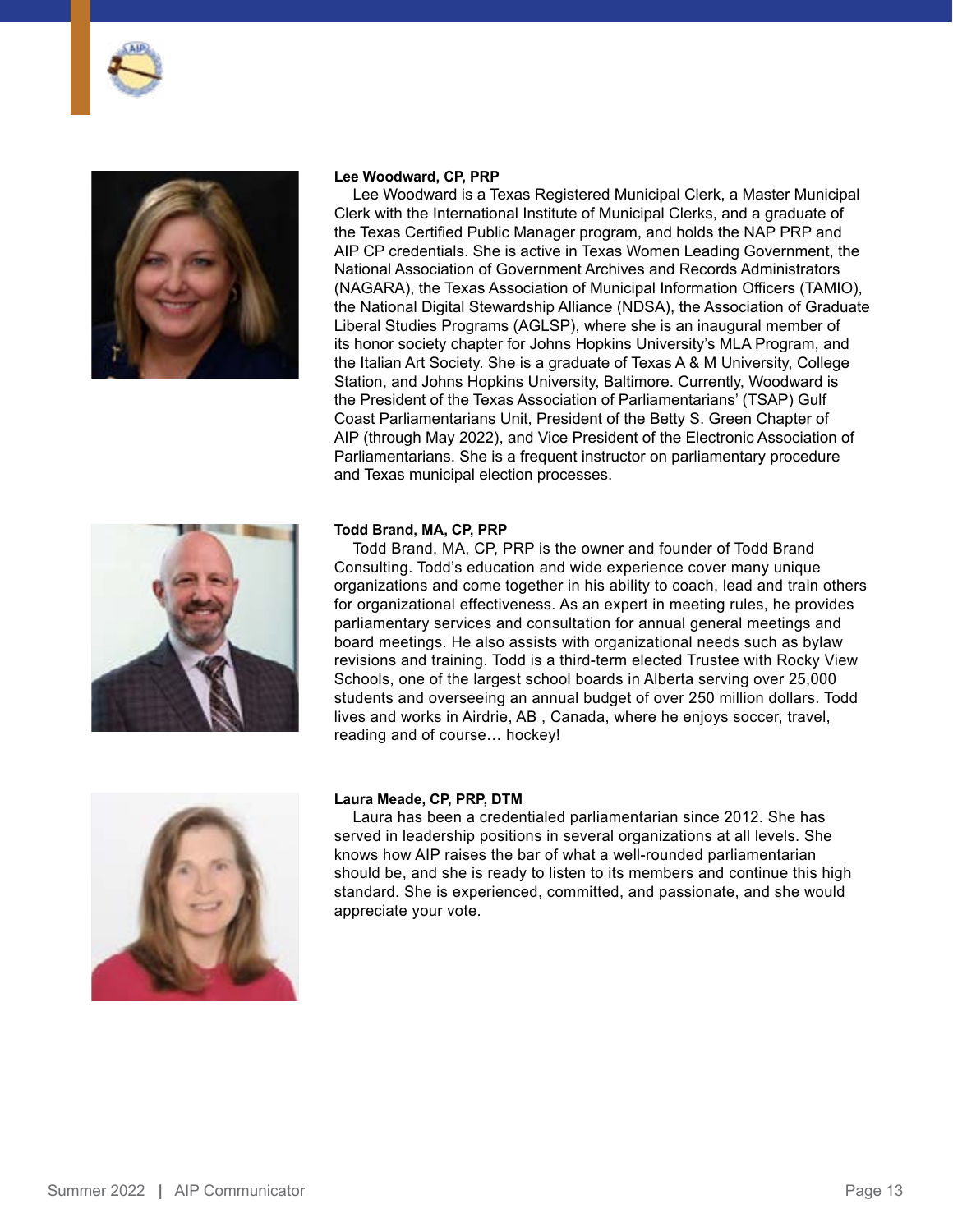

## 2022 Virtual East Coast Practicum Recap



The 2022 Virtual East Coast Practicum closed its final session on Sunday, June 5, 2022. This four-day virtual practicum focused on "Conventions and Houses of Delegates." Educational seminar for this weekend included: orientation to convention and HOD definitions, committees and their preparation, credentials, rules, program, conducting the convention, Cannon's view, convention management including war stories, reference committees, elections and a special workshop for scripting. Over seventy people participated and increased their knowledge of what goes into holding conventions and houses of delegates and improve their skill as presiding officers.

Special thanks go out to the lead instructors, Al Gage ,CPP-T, and Glen Hall, CP-T, for their interactive presentations and panel. Additionally, thanks to Barry Glazer, CPP-T, Kay

Crews, CPP-T, Craig Henry, CPP-T, Lucy Anderson, CP-T, Glen Hall, CP-T, Mary Remson, CPP-T, Lee Woodward, CP, for participating as facilitators throughout the practicum with the assistance of Valoree Althoff, CPP-T to cover a lab.

It would be impossible to put quality educational events without dedicated staff. I want to express my thanks to Curriculum Director Valoree Althoff CPP-T, and lead instructors Al Gage CPP-T and Glen Hall CP-T. Technical staff included Craig Henry CPP-T and Kay Crews CPP-T. I believe that one of the many strengths of AIP is in our strong educational events. The 2022 East Coast Practicum continues that legacy and it would not be possible without our incredible group of volunteers.

C.J. Cavin, CP-T, 2022 East Coast Practicum Coordinator Valoree Althoff, CPP-T, 2022 East Coast Curriculum Director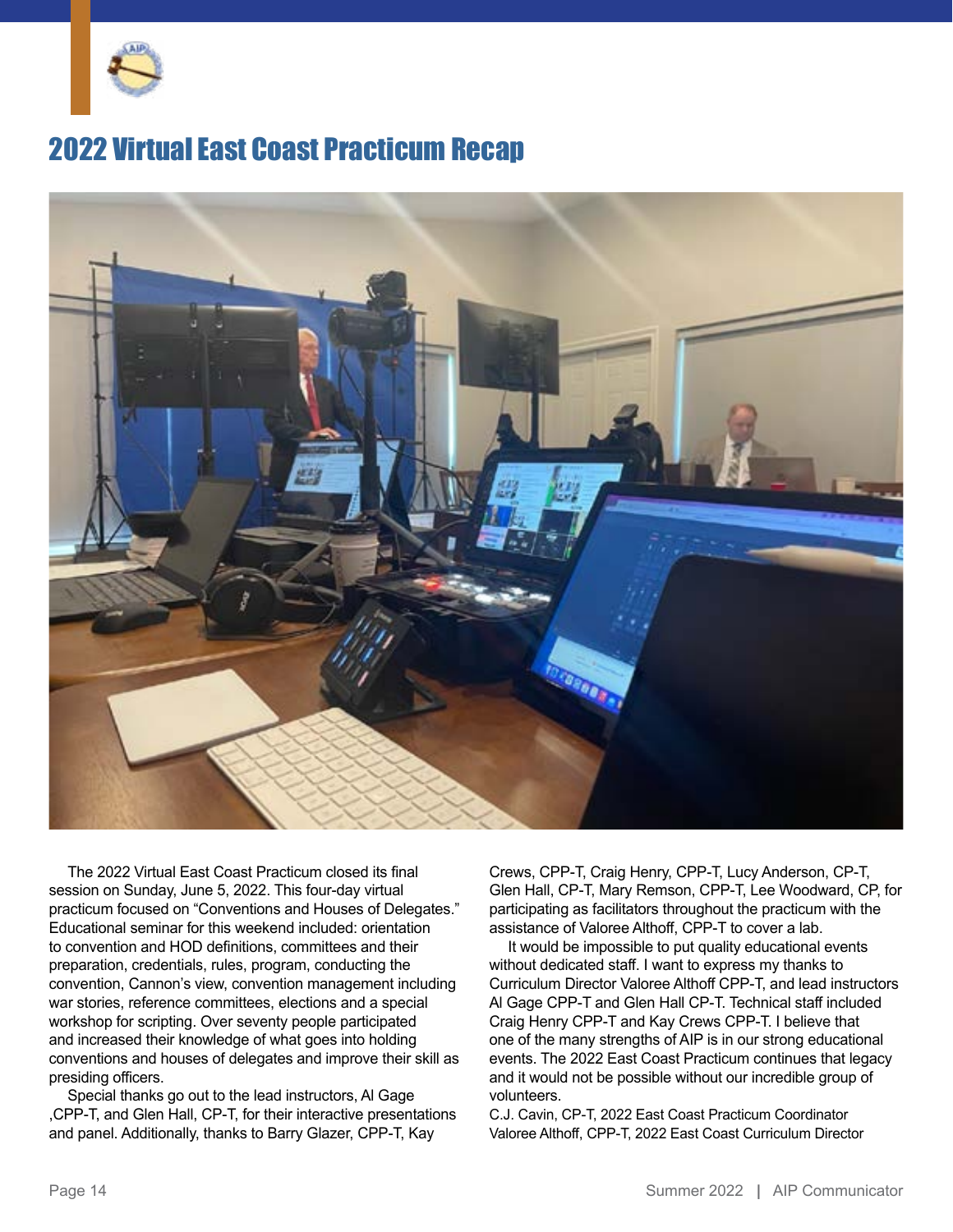

## The AIP Oral Examination for the Certified Professional Parliamentarian Credential

*By Colette Collier Trohan, MS, CAE, PRP, CPP-T*

The most prestigious credential in the field of parliamentary procedure is the Certified Professional Parliamentarian, or CPP. It is also the most difficult credential to obtain, through the most rigorous process. The oral exam imitates the conditions under which a professional parliamentarian works during meetings. As a mentor told me many years ago "it's not about the exam, but about the preparation." When a candidate stands for the CPP examination, the quality of the preparation is totally exposed; there are no books and no lifelines.

Some years back, the accrediting department adopted the following definition of the CPP:

"A Certified Professional Parliamentarian is an individual who has been classified as a Certified Parliamentarian and has demonstrated the ability to:

- Exhibit a comprehensive knowledge of parliamentary procedure according to multiple authorities, including Robert's Rules of Order Newly Revised, The Standard Code of Parliamentary Procedure, Cannon's Concise Guide to Parliamentary Procedure, and others;
- Use the rules and principles of parliamentary procedure to develop solutions appropriate for the needs of those being served;
- Apply the rules and principles of parliamentary procedure as a presiding officer or professional parliamentarian in a meeting;
- Communicate in a poised and professional manner as a presiding officer, parliamentarian, or parliamentary consultant; and
- Represent the American Institute of Parliamentarians and the profession in the best possible light."

Obviously, since that time the books have been updated and the authorities changed, but the definition is still useful to understand some of what seems mysterious about the CPP exam. Only those who have held the CP credential for at least one year may apply to take the CPP exam. There are several good reasons for this time delay: the pass/fail rate over the life of the CPP exam has held quite steady at 50/50, and those who have attempted to take the exam too soon after passing the CP exam had a far higher failure rate. They simply weren't experienced enough for the next step.

At each exam there are three examiners who evaluate independently; the average of all three scores (rounded to the nearest integer) determines the final exam score. A 90% is required to pass the CPP exam. Questions do not have specific points assigned to them as in the CP exam; examiners base the relative importance of individual answers on their professional experience. This composite experience results in a very rich evaluation and ensures that candidates who



pass the exam are qualified to take on a variety of professional situations. Examiners also sign a statement certifying that their scores reflect their considered judgment as to the fitness of the candidate to hold the designation of Certified Professional Parliamentarian. Their reports include observations on the candidates' strengths and areas that need improvement.

The CPP exam is not about the accumulation of knowledge alone – it is also about demonstrating a deeper understanding of the principles behind that knowledge and how it is used in real world situations. The CP written examination is a test of certain facts, such as listing the privileged and subsidiary motions in the order of precedence, or giving the standard descriptive characteristics of a motion. A CPP candidate will be given situations where those rules apply and expected to determine the correct course of action. In some cases, questions will be asked that have no "book answer." These questions probe the critical thinking skills of the candidate and the ability to reason the best answer based on the facts at hand.

For example, a CP candidate might be asked the latest date on which a meeting could take place for a motion to be postponed to that meeting, and "within a quarterly time frame" would be an acceptable answer. A CPP candidate who gave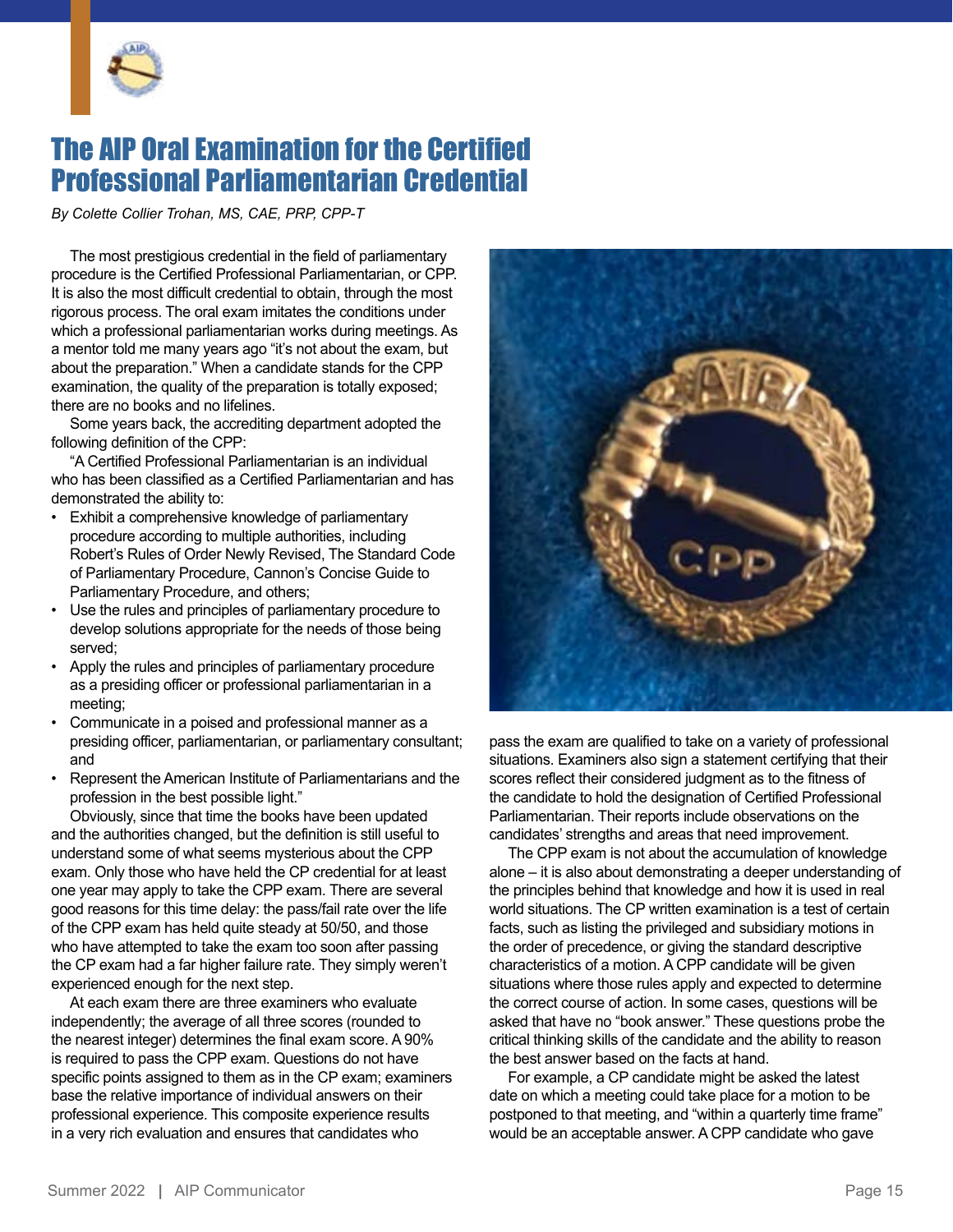

such a short answer might get a follow up question looking for specifics, such as the last date on which the meeting could take place if the current meeting is on January 15. The correct answer, by the way, is April 30, not April 15. The CPP candidate must fully understand the rule and its application.

Another aspect of the CPP exam is the demonstration of an ability to answer questions of an assembly during a meeting and under stressful circumstances. In this case the focus is not on how difficult the question is, but how well the candidate can communicate the necessary concepts clearly to a large group of people and keep the meeting on track. In the past, a question such as "what are the articles that should be in a set of bylaws?" has been criticized as being "rote." However, that's a very common question when dealing with a bylaws committee or house of delegates. The candidate's attitude and demeanor during an exam are highly likely to be the same as during a meeting, so being able to answer "simple" questions for people who aren't parliamentarians is an important skill for a professional parliamentarian.

The examination is given in two parts, with a short break between them. One part of the CPP examination is the theory portion. Examiners ask questions in turn, and other examiners may offer follow-up questions. During this portion the examiners are evaluating whether the answers are accurate and complete, whether the candidate is exhibiting poise and professionalism, and assessing the rhythm and delivery of the answers. A candidate might give a wrong answer, but those in the room might not know because it was given with confidence or it was not questioned. No one watching an exam should ever assume that everything the candidate says is correct, just because it was not questioned..

The second part of the examination is a simulated scripted meeting with the candidate serving as presiding officer. In decades past, members of the audience knew the candidate had made a mistake if one of the examiners raised a point of order to get things back on track. Now, a point of order might be raised or an argument might be pressed to test the confidence of the chair in the ruling or decision. Or, the chair might make a mistake in presiding, and the examiners might simply go along as if everything was correct. The examiners are looking primarily at whether members' rights are being violated or the meeting is going off track. Besides evaluating accuracy and competence in processing motions, the examiners are looking at fluency, rhythm, timing, flexibility, poise, and professionalism. The meeting should flow along at a steady pace.

Taking the CPP exam is a very intense experience. It requires meticulous preparation and the ability to focus on the exam and examiners and tune out distractions. Many of those who have not passed the first time have gone on to pass it on the second, armed with their experience and additional time to study. The exam is over in approximately 3 hours, but the quality of the study will pay dividends for the rest of the parliamentarian's career.

## AIP Youth Corner

The AIP Youth Committee recently conducted it's end-ofyear committee meeting. Very thankful to the 13 members of the committee (listed below) who helped the committee have a productive year. If you are interested in serving on the AIP Youth Committee, please let your interest be known to the current AIP Leadership.

Three students were awarded registration scholarship to the 2022 AIP Annual Meeting in Lexington Kentucky including: Nathan Blank, University of Albany (New York) and Kendra Flood and Thomas Gabel, The Pennsylvania State University. The AIP Youth committee helps facilitate the scholarship program on an annual basis. Be sure to let folks in your orbit know about this opportunity.

The Youth Committee has supported and appreciates the hard work of the National Institute of Parliamentary Association (NIPA), the collegiate chapter of our organization founded in 2020. NIPA has conducted targeted outreach to graduating high school students and current college students. Share with the collegiate parliamentarians in your life their website to join in the fun: [https://sites.](https://sites.google.com/view/aip-nipa/home) [google.com/view/aip-nipa/home.](https://sites.google.com/view/aip-nipa/home)

The Youth committee encourages all AIP members to not only follow the organization on social media, but also engage! During April's Parliamentary Law Month, Committee Member Kendra Flood utilized Facebook to conduct Member Mondays, Teacher Tuesdays, What Do You Know Wednesdays, Trivia Thursday and Fun Fridays with Video Episodes. Here are the links to connect on:

[instagram](https://www.instagram.com/aipparlipro/ 
) https://www.instagram.com/aipparlipro/ **[facebook](https://www.facebook.com/aipparl)** <https://www.facebook.com/aipparl>

Thank you for again to our members:

- 1. Cleven, Carisa (student member) (WI)
- 2. Decker, Cameron (student member) (AZ)
- 3. Flood, Kendra (student member) (PA)
- 4. Foor, Ryan, RP (NE)
- 5. Gabel, Thomas (student member) (PA)
- 6. Gage, Al, CPP-T, PRP, PAP, (AZ) (Ex-Officio)
- 7. Gorman, Luke (student member) (PA)
- 8. Hinckley, Cindy, PRP (TX)
- 9. Laborie, Joe (student member) (OH)
- 10. Lemoine, Evan, PRP (RI); Vice Chair
- 11. Lewis, Matt (AZ)
- 12. Ramstad, Joe (MN)
- 13. Walters, Brandon, PRP, CP (SC)

Daniel Foster, CP-T, PRP, PAP; (PA) Chairman Youth Committee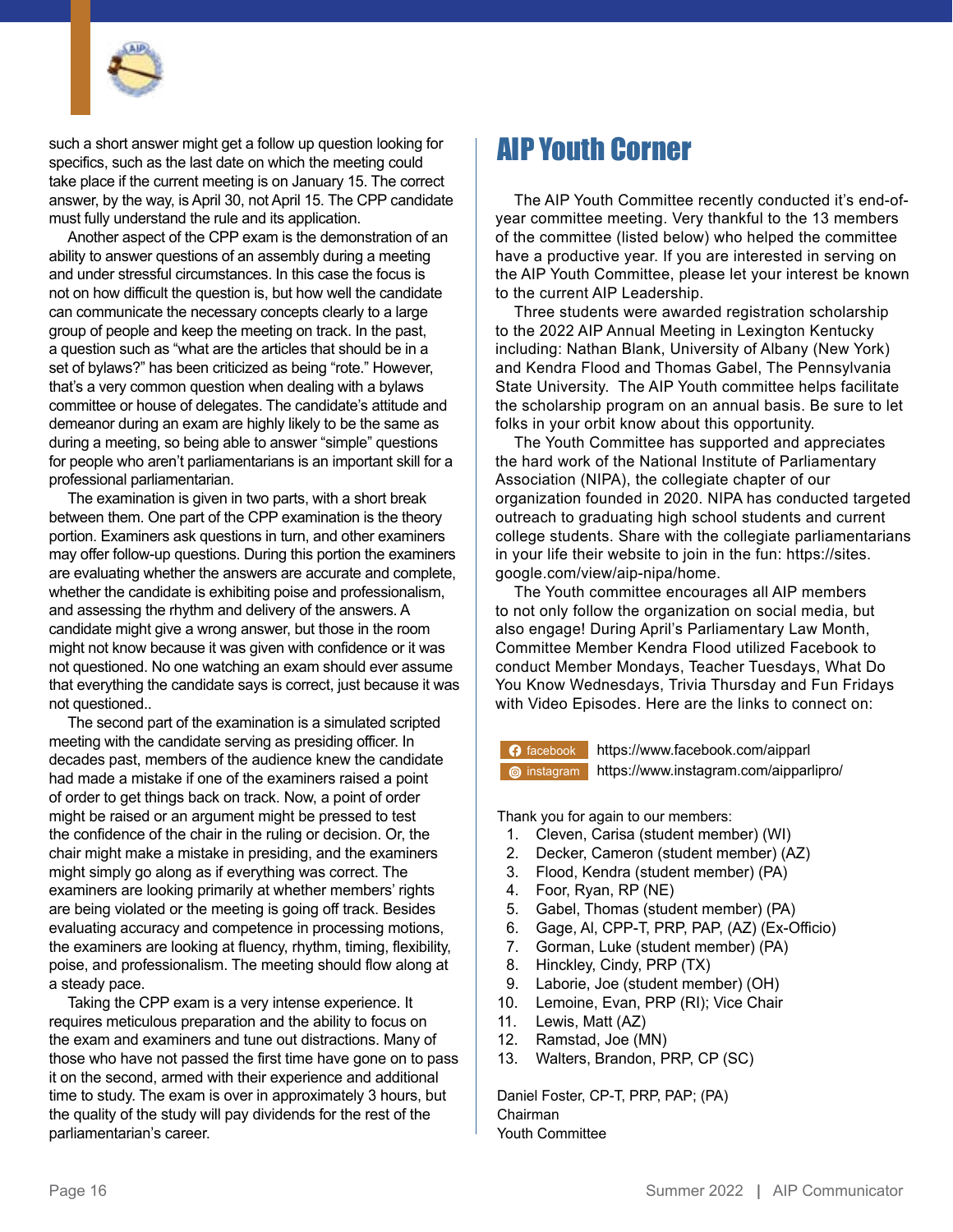

## New AIP Dental Chapter Chartered

A new chapter of AIP has formed with an emphasis on professionals in the dental field. The AIP board of directors approved the new group's charter in May. The Dental Chapter of AIP elected Mark Desrosiers, DMD, CP, RP as its first president. If you are a dental professional interested in studying parliamentary procedure, this is a fantastic opportunity to learn and connect with peers in your field.

The Dental Chapter is the fourth new AIP chapter formed in the past two years and the first this term. Interest continues to build for chapters, both in new formations and as a means of unique, smaller group learning. If you are interested in forming or joining a chapter, please contact [member@aipparl.org](mailto:member@aipparl.org).

#### **South Carolina House of Representatives Recognizes Parliamentary Law Month**

The South Carolina House of Representatives passed H 5174 recognizing the work of parliamentarians in South Carolina and declared April as Parliamentary Law Month.

State Representative Chandra Dillard was the primary sponsor of the resolution with all members of the House of Representatives signing on as co-sponsors.

Board member and member services chair Brandon Walters represented AIP at a presentation ceremony in Greenville along with NAP District Three Director Lavon Moore. Director Moore is also an AIP member.



(Left to right; Chandra Dillard, State Representative, Lavon Moore, PRP, NAP D3 Director, Brandon Walters, CP, PRP)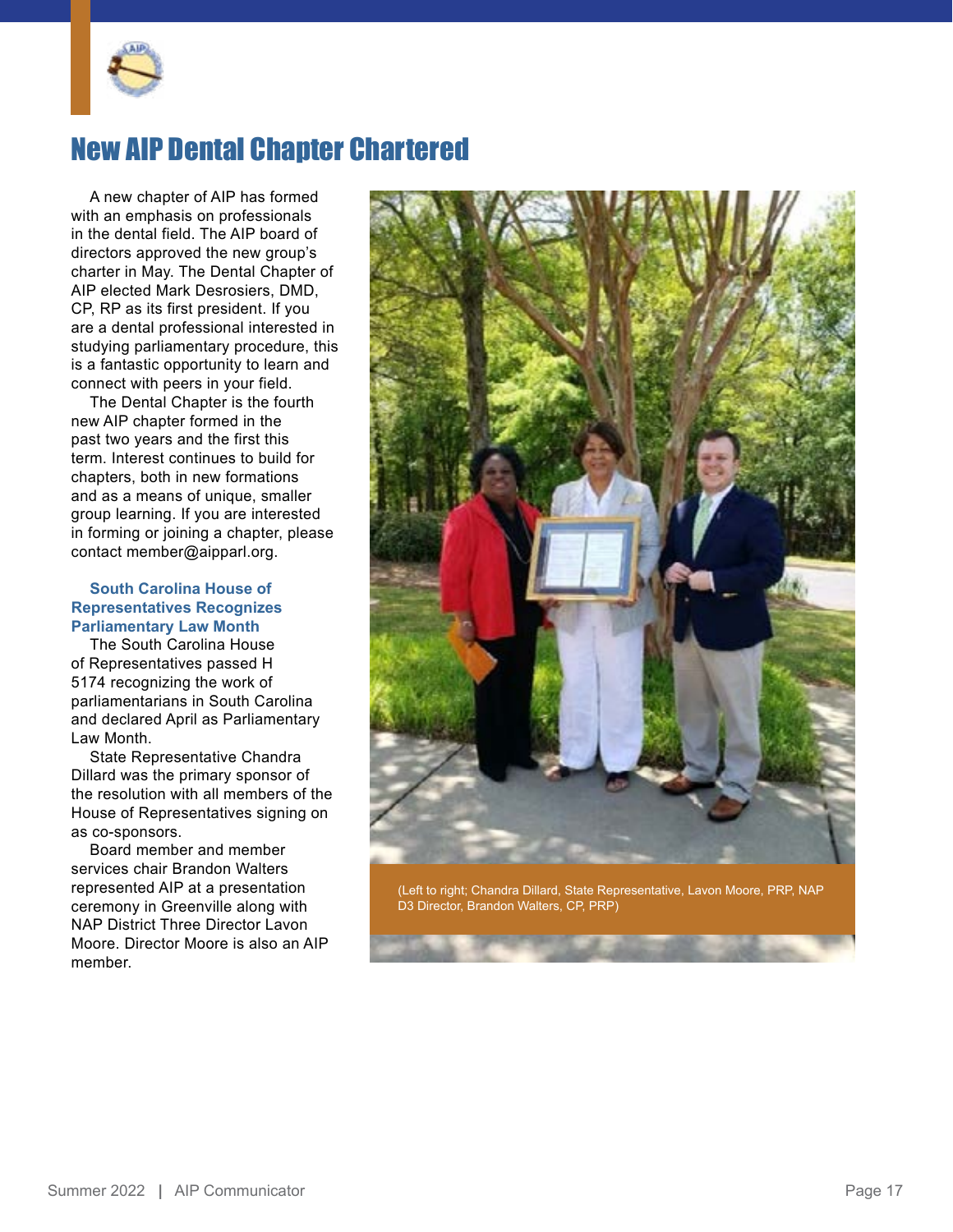

## Why Aren't You Attending BSGC Meetings?

The Betty S. Green Chapter (BSGC) of AIP is not a secret, or at least it's not intended to be. It is a fabulous and relatively new (2021) virtual chapter that meets twice a month to reveal the hidden knowledge of AIPSC and RONR! Okay, that may sound grand, but if you haven't attended, you wouldn't know!

BSGC was founded primarily through the efforts of its first President, Cindy Hinckley, PRP. Vice President Kay Crews, CPP-T, PRP, has been a major part of the chapter's success, as she has provided almost all of the education for the chapter since its establishment. Each 60-90-minute session focuses on a topic or two sent to attendees in advance. So far, the group has worked through 26 lessons on parliamentary fundamentals and will finish up the 30 chapters of the AIP Standard Code of Parliamentary Procedure Workbook in July. After that, be sure to be on board for the next round in our educational journey - it's a great time to start!

Along the way, we've also thoroughly enjoyed special guest presenters including AIP President Al Gage, CPP-T, PRP; C. J. Cavin, CP-T, PRP, and Brandon Walters, CP, PRP (and we'd love to have

more, hint, hint). Members have attended from around the world, from as far north as the Arctic Circle! Some come to prepare for a CP or CPP or NAP exam and some come because learning is never a waste. As you may have guessed by the name, Betty S. Green, CPP-T, PRP-R, is a member, too!

The study lesson sessions are the first Thursday of the month at 7:30 CT and the third Sunday of the month at 4 p.m. CT. There are four business meetings a year, each lasting only a few minutes. BSGC does not have dues or other fees and it could hardly be easier to join. Just email Secretary Jodie Sanders, CP, PRP, at [Jodie.Sanders@](mailto:Jodie.Sanders@gmail.com) [gmail.com](mailto:Jodie.Sanders@gmail.com) and let her know you would like to be added to the notification email list.

We in the Betty S. Green Chapter of AIP hope you will consider stopping by to see what we're all about and think you'll find it valuable enough to return on a regular basis. We doubt you'll find higher quality education on the regular in any other chapter, so what are you waiting for? See you soon!

Lee Woodward, CP, PRP BSGC President